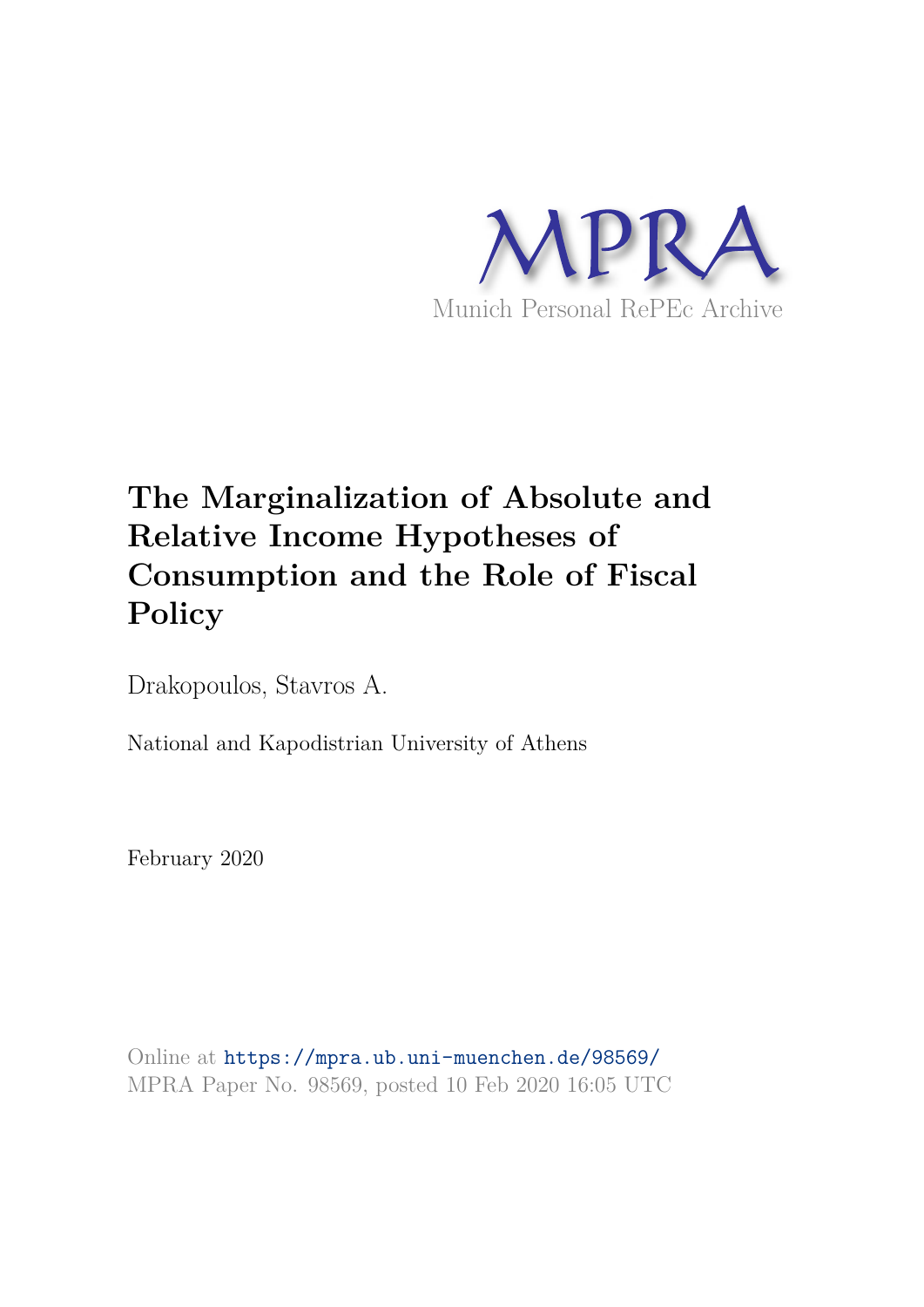# **The Marginalization of Absolute and Relative Income Hypotheses of Consumption and the Role of Fiscal Policy**

By

Stavros A. Drakopoulos Dept. of Philosophy and History of Science National and Kapodistrian University of Athens Athens, Greece February 2020

# **ABSTRACT**

In Keynes' consumption theory absolute income is the major determinant of consumption, and the marginal propensity to consume determines the magnitudes of fiscal multipliers. Keynes employed a largely psychological analysis of consumption, rejecting the model of utility maximizing consumer. J. Duesenberry extended and improved Keynes' approach by also emphasizing the role of psychological and social factors on consumption decisions (the relative income hypothesis). Similar conclusions regarding the role of income on consumption, and therefore support for Keynesian policies, are reached by Duesenberry's analysis. The life-cycle hypothesis by Modigliani and Brumberg (1954), and the permanent income hypothesis by Friedman (1957), emerged as the two main alternatives to Keynes' and Duesenberry's approaches. Modern orthodox consumption theories are extensions of these two theories in a rational expectations framework. By employing the concept of forward looking, optimizing agents, current or relative income plays a minimal role in the life-cycle and permanent income hypotheses, and an even lesser role in contemporary orthodox consumption theories. Consequently, fiscal policy has a negligible effect on output and employment. The paper argues that Keynes and Duesenberry's approaches were marginalized not because of their empirical or theoretical shortcomings, but because of emphasizing the psychological and social influences on consumption patterns, and because of not employing the intertemporal utility maximizing framework. The clear implication of the discussion is that the marginalization of absolute and relative income hypotheses was due to the dominance of a specific methodological framework that did not favour such approaches.

Keywords: Consumption Function, Keynes, Duesenberry, Economic Methodology JEL codes: B20, B40, E21, E62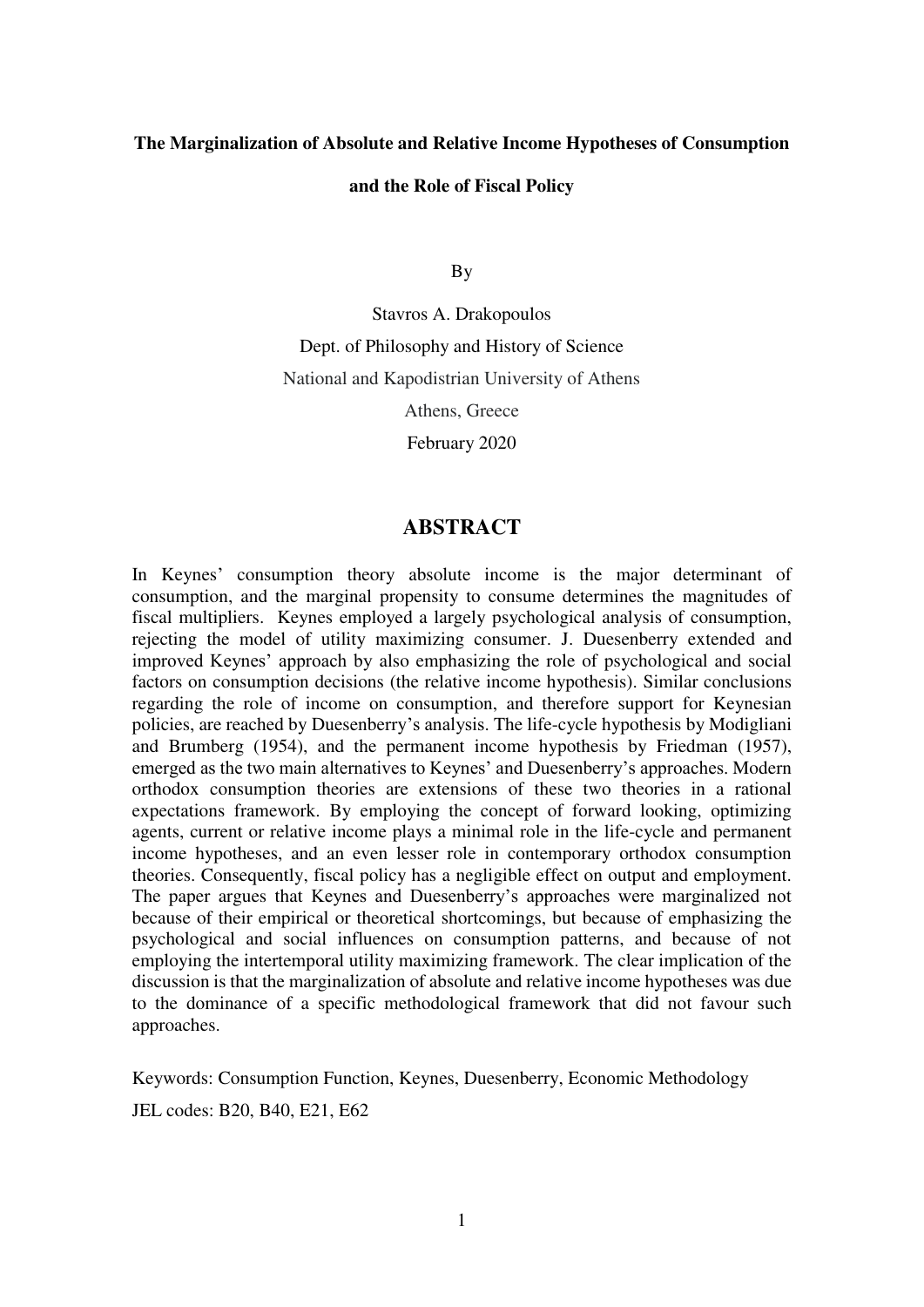## **I. Introduction**

Utility maximizing, forward looking and fully informed agents who operate in an environment characterized by calculable uncertainty, is the common conceptual basis of modern mainstream consumption theories. In those theories current income plays a minimal role on the level of consumption mainly because agents engage in consumption smoothing over their expected lifetime (see for instance Woodford, 2009; Muellbauer, 2016). In this respect, mmodern consumption theories are in complete opposition to Keynes' absolute income hypothesis and to Duesenberry's relative income hypothesis. In Keynes's system, absolute current income is the basic determinant of consumption and the marginal propensity to consume determines the magnitudes of government expenditure, investment and tax multipliers. In addition, Keynes rejected the model of utility maximizing consumer also because it relied on the notion of calculable uncertainty (Keynes, 1936). Based on the concept of relative income, James Duesenberry (1946) extended and improved Keynes' approach to consumption function by emphasizing the role of interdependent preferences and habitual behaviour. In the same vein as Keynes, Duesenberry was also critical of the main assumptions of standard consumer demand theory.

In the first decades after WWII and in the context of explaining Simon Kuznets (1946) empirical findings of US consumption data, the first alternatives to Keynes's approach consumption functions emerged. The dominant trend was to ground the consumption function on mainstream microeconomic principles and especially on the theory of rational consumer. Irvin Fisher's work on intertemporal choice between present and future consumption provided the necessary theoretical framework (Fisher, 1930). The life-cycle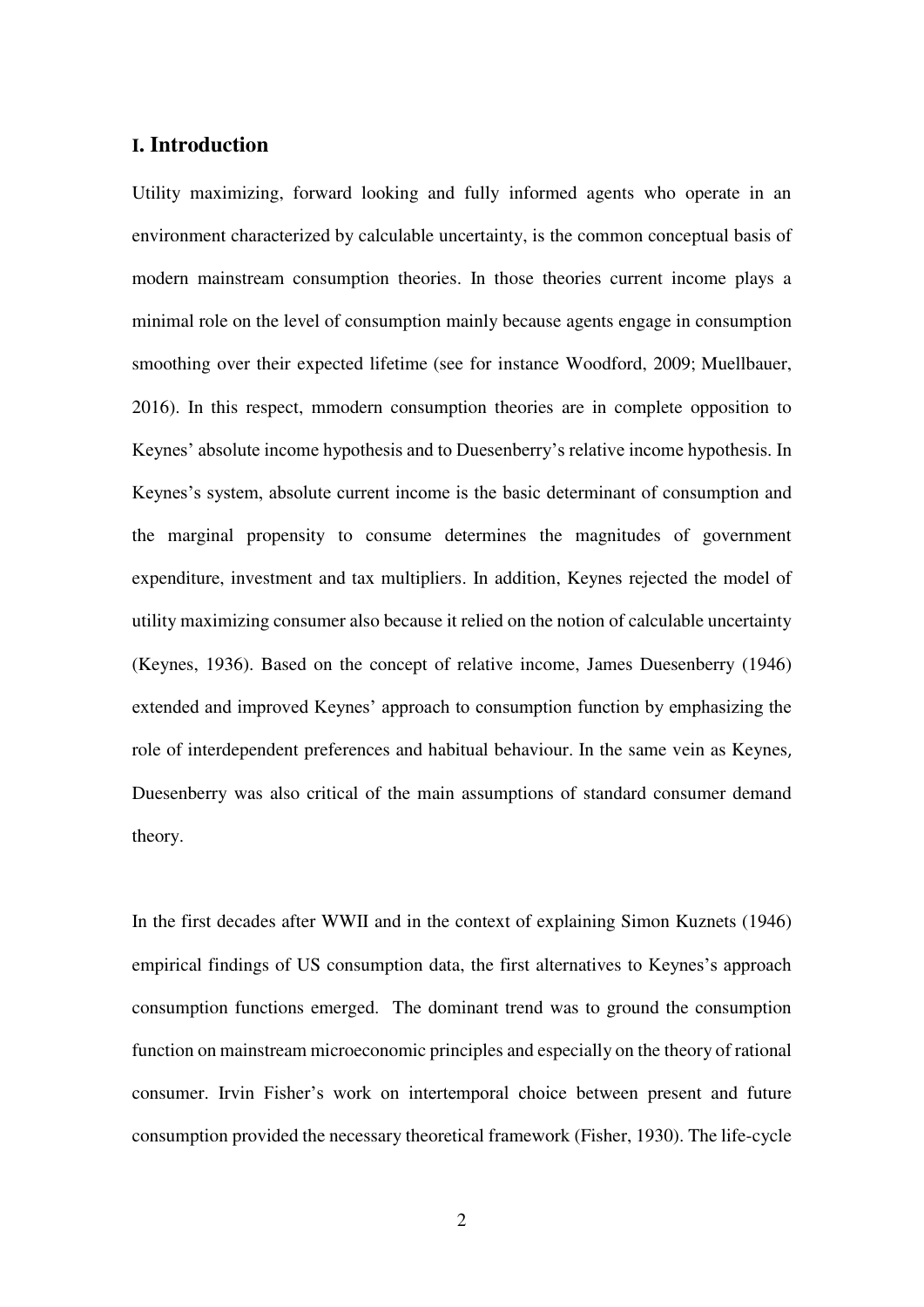hypothesis of consumption function developed mainly by Franco Modigliani and Richard Brumberg (1954), and the permanent income hypothesis developed by Milton Friedman (1957), emerged as the two main alternatives to Keynes' and Duesenberry's approaches. One common feature of these two consumption functions was the diminished role of current income in consumption. The role of income was even further diminished with the appearance of random walk consumption theories characterized by rational expectations (Lucas, 1972; Barro, 1979). As a result and contrary to Keynes and Duesenberry who viewed fiscal policy as a key policy instrument, modern consumption theories which form the core of New Classical macroeconomics, provided the theoretical justification for the very limited role of fiscal policy to smooth out large fluctuations of produced output and employment (see also Bunting, 1989; Paley, 2010).

The displacement of those two consumption theories was not based not so much on their theoretical or empirical failure, but on their allegedly psychological and sociological nature, a characteristic which was unacceptable on methodological grounds. The criticism focused also on the lack of microeconomic foundations which basically means a particular model of human behaviour which entails perfect individual optimisation (see Stiglitz, 2018). Thus, the paper argues that the marginalization of absolute and relative income hypotheses was due to the dominance of a specific methodological and ideological milieu that did not favour such approaches.

The paper starts with a discussion of Keynes criticism of utility theory and his approach to aggregate consumption. Part three presents Duesenberry's relative income hypothesis. The next part focuses on the key mainstream alternatives which eventually became an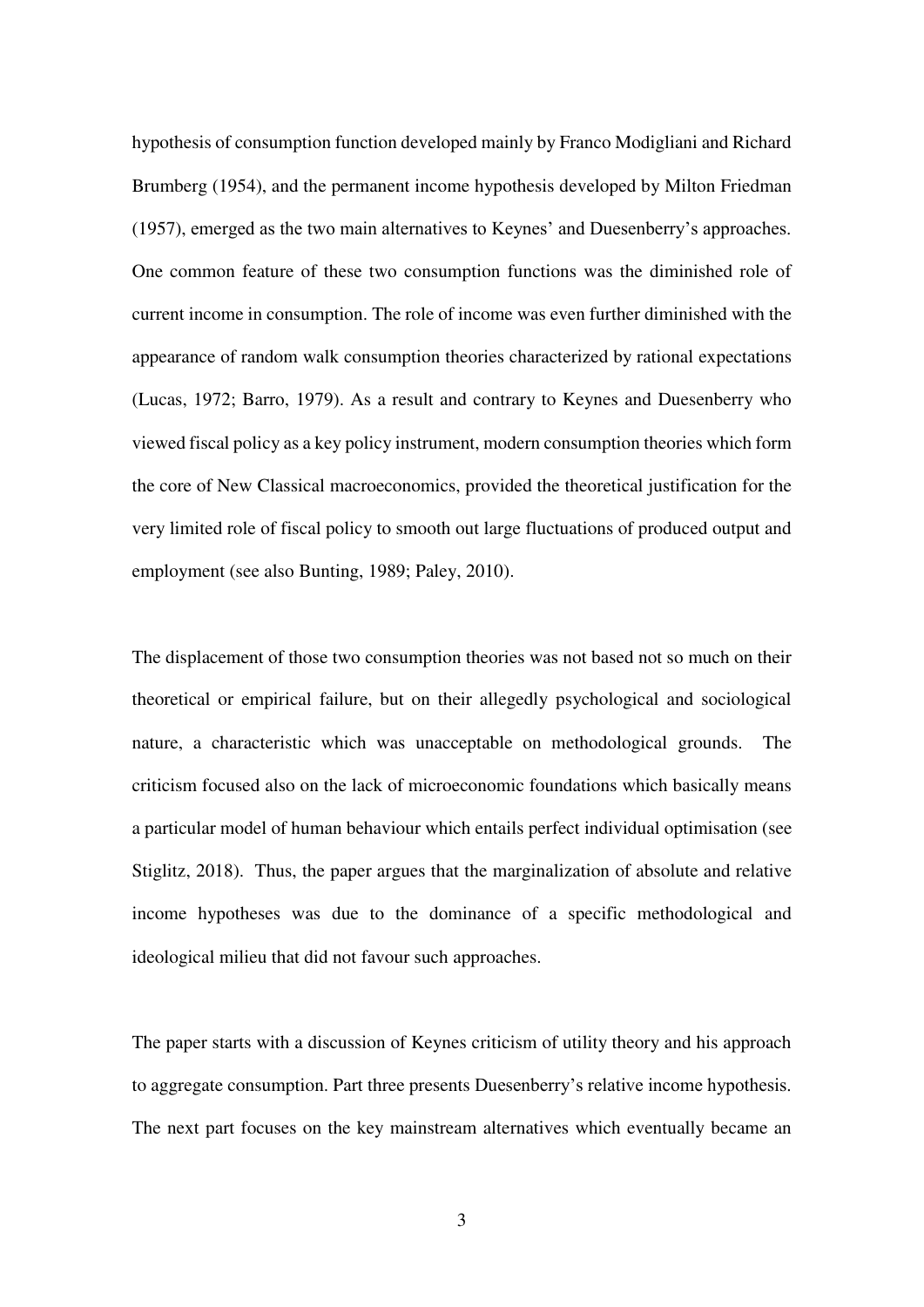integral part of current orthodox macroeconomics. Section four discusses the different implications for the role of fiscal policy between the two sets of consumption theories. The following part discusses the possible methodological reasons of the displacement Keynes' and Duesenberry's approaches. The final section concludes.

# **II. Keynes' Approach to Consumption**

#### Keynes's criticism of utility theory

<u>.</u>

Modern mainstream consumption theories are grounded on the model of economic rationality.<sup>1</sup> The first formulations of this model are to be found in the Marginalist school and especially in the works of Jevons, Edgeworth and Fisher. The philosophy of Bentham's utilitarianism-hedonism is the conceptual basis of the model of economic rationality (Lewin, 1996). Thus, it is important to emphasize Keynes' strong objections to this approach. There are a number of places in Keynes' work where he explicitly attacks Bentham, the psychology and the philosophy of hedonism, and the Benthamite calculus of pleasure and pain in general. For instance, in his *My Early Beliefs* (1939), he writes:

How disappointing are the fruits, now that we have them, of the bright idea of reducing Economics to a mathematical application of the hedonistic calculus of Bentham (Keynes, 1972a (X), p. 184n).

Keynes also attacks Edgeworth for not having considered "how far the initial assumptions of the marginal theory stand or fall with the utilitarian ethics and the utilitarian

<sup>&</sup>lt;sup>1</sup> In order to avoid confusion, the term *mainstream economics* is used here to include the Neoclassical synthesis, Monetarism and New Classical macroeconomics. This is not an unusual practice (see for instance Galbacs, 2015).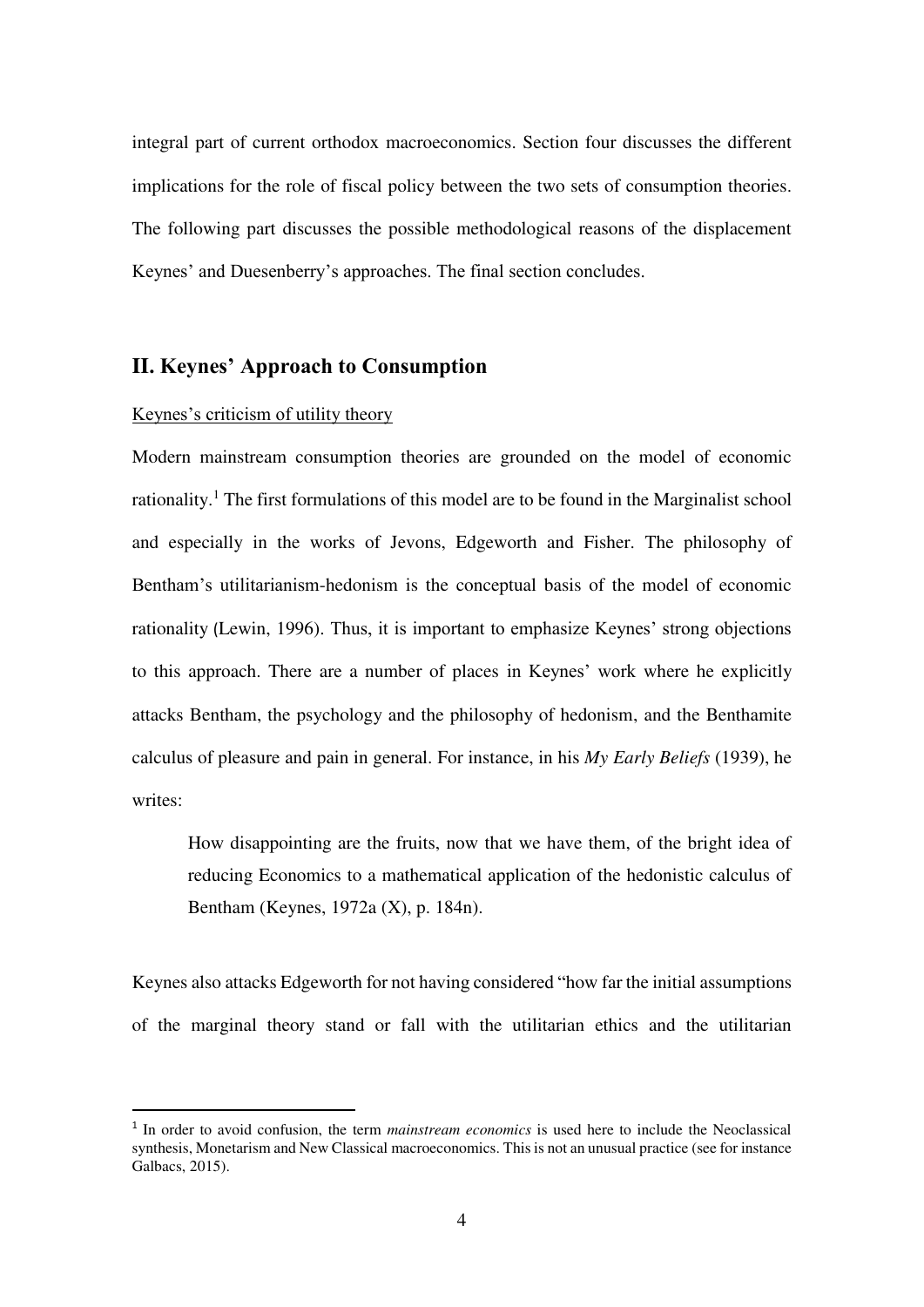psychology" (Keynes, 1978a (X), p. 260). In the same framework, Keynes criticizes the orthodox treatment of expectations. In an article published in 1937 in the *Quarterly Journal of Economics*, Keynes gives a brief summary of the works of Ricardo, Marshall, Edgeworth and Pigou in relation to their theories of long-run equilibrium. Keynes observes that these writers assumed expectations to be given "in a definite and calculable form', and also that risks were assumed to be capable of an exact actuarial computation." (Keynes, 1072b (XIV),p. 112). He was openly against the reduction of 'uncertainty to the same calculable status as that of certainty itself; just as in the Benthamite calculus of pains and pleasures' (Keynes, 1972b (XIV), pp. 113-115).

Keynes's revolutionary conception of probability and uncertainty is another important point which puts him at odds with what nowadays is the expected utility theory. In his view, a probability concept based on frequency is "a wrong philosophical interpretation of probability" (Keynes, 1972c (VIII), p. 342). In Keynes's approach probabilities are either numerically indeterminate or undefinable (Keynes, 1972c (VIII), pp. 8-9; see also Lawson, 1988, pp. 42-44). This is in sharp contrast with the subsequent mainstream expected utility approach which views probability as based on frequency and as numerically measurable (e.g. Savage, 1962; Radner, 1968). Consequently, his conception of uncertainty corresponds to a situation of numerically immeasurable probability. Keynes believed that uncertainty cannot be reduced, mainly because a numerical probability distribution is not known (events are not replicable).<sup>2</sup> Keynesian uncertainty is therefore radically different from the reducible and calculable uncertainty which is used

<u>.</u>

<sup>2</sup> Many authors have emphasized Keynes' conception of uncertainty and its crucial role in his economic thought. Indicative works are: Minsky, 1975, p.57; Dow, 1985, p. 156; Lawson, 1988, pp. 46-52; Davidson, 1994; Lavoie, 1994; Ferrari-Filho and Conceição, 2005.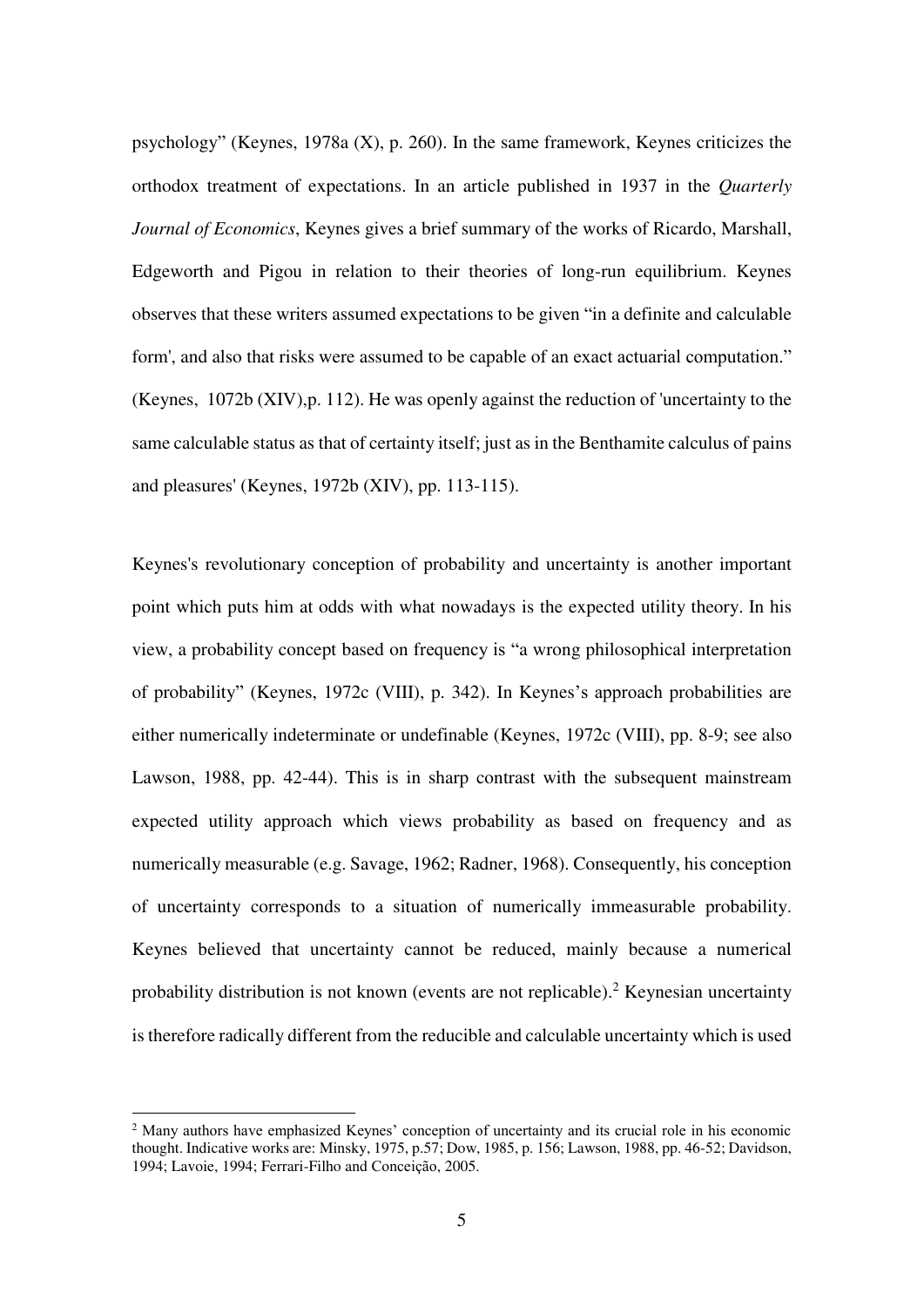in the expected utility model. The critique towards the expected utility approach continues in the *General Theory*:

[It is a] characteristic of human nature that a large proportion of our purposive activities depend on spontaneous optimism rather than on mathematical expectation, whether moral or hedonistic or economic (Keynes, 1936, p. 161).

In place of utility maximization, Keynes assigned extreme importance to psychological processes, which have nothing to do with economic calculus (see Dow and Hillard, 1995). The term *animal spirits* is used by Keynes to describe these psychological processes (Keynes, 1936, pp. 161–2; see also Dow and Dow, 2012).<sup>3</sup>

#### Consumption in Keynes' economic thought

<u>.</u>

Keynes's serious reservations concerning the utility maximizing model leads him to a formulation of consumption analysis which has nothing to do with intertemporal analysis. He argues that consumption depends on a) objective and b) subjective factors, and states the following subjective factors which he calls motives: Enjoyment, Short-sightedness, Generosity, Miscalculation, Ostentation and Extravagance. The corresponding list for savings behaviour is: Precaution, Foresight, Calculation, Improvement, Independence, Enterprise, Pride and Avarice (Keynes, 1936, p. 108). Keynes gives equal weight to these motives, something which is incompatible with the utility maximizing model.

In his discussion of the propensity to consume where he states his well-known psychological law (that as income increases consumption increases but not as much as

<sup>&</sup>lt;sup>3</sup> Recently, the notion of animal spirits has regained popularity even among non-heterodox economists. (see for instance, Akerlof and Shiller, 2009).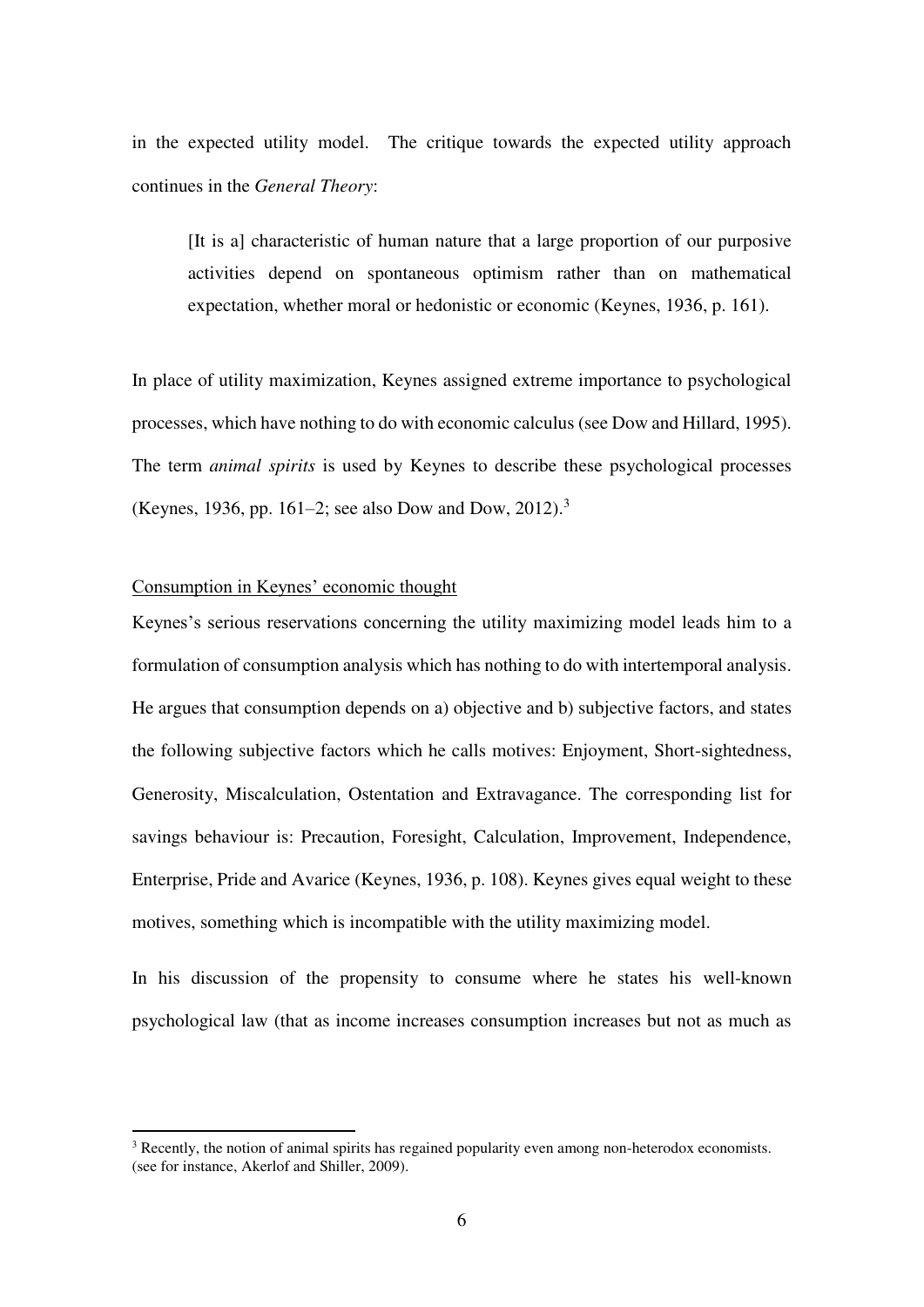the increase of income), Keynes supplies the reason behind this statement. In particular, he asserts that in the short run the importance of habits is great:

For a man's habitual standard of life usually has the first claim on his income, and he is apt to save the difference which discovers itself between his actual income and the expense of his habitual standard; or, if he does adjust his expenditure to changes in his income, he will over short periods do so imperfectly. (Keynes, 1936, pp. 97).

In general, Keynes approached the consumption decision from an entirely different angle than mainstream economists before him. His approach is essentially a psychological approach emphasizing also the sociological dimension of consumption pattern (Drakopoulos, 1992; D'Orlando and Sanfilippo, 2010).

The nature of consumption decisions was an important component of Keynes's system and also a substantial point of difference from the classical approach. In the general view held by most economists before Keynes, the economy was always naturally tending towards full-employment equilibrium, and this means that the short run income does not vary since its level is established at its full-employment level. Given constant income, variations in consumption and saving depend on the rate of interest. This is the basic argument in I. Fisher's analysis of the interest rate as the major determinant of the allocation of income between intertemporal consumption and savings (Fisher, 1930). By rejecting the idea that the economy tends towards full employment, Keynes pointed out the differences between the actual level of income and the full-employment level. In Keynes's view, the level of aggregate demand determines equilibrium income, and since consumption is a major part of aggregate demand, it was necessary to provide a theory of the behaviour of consumption expenditures.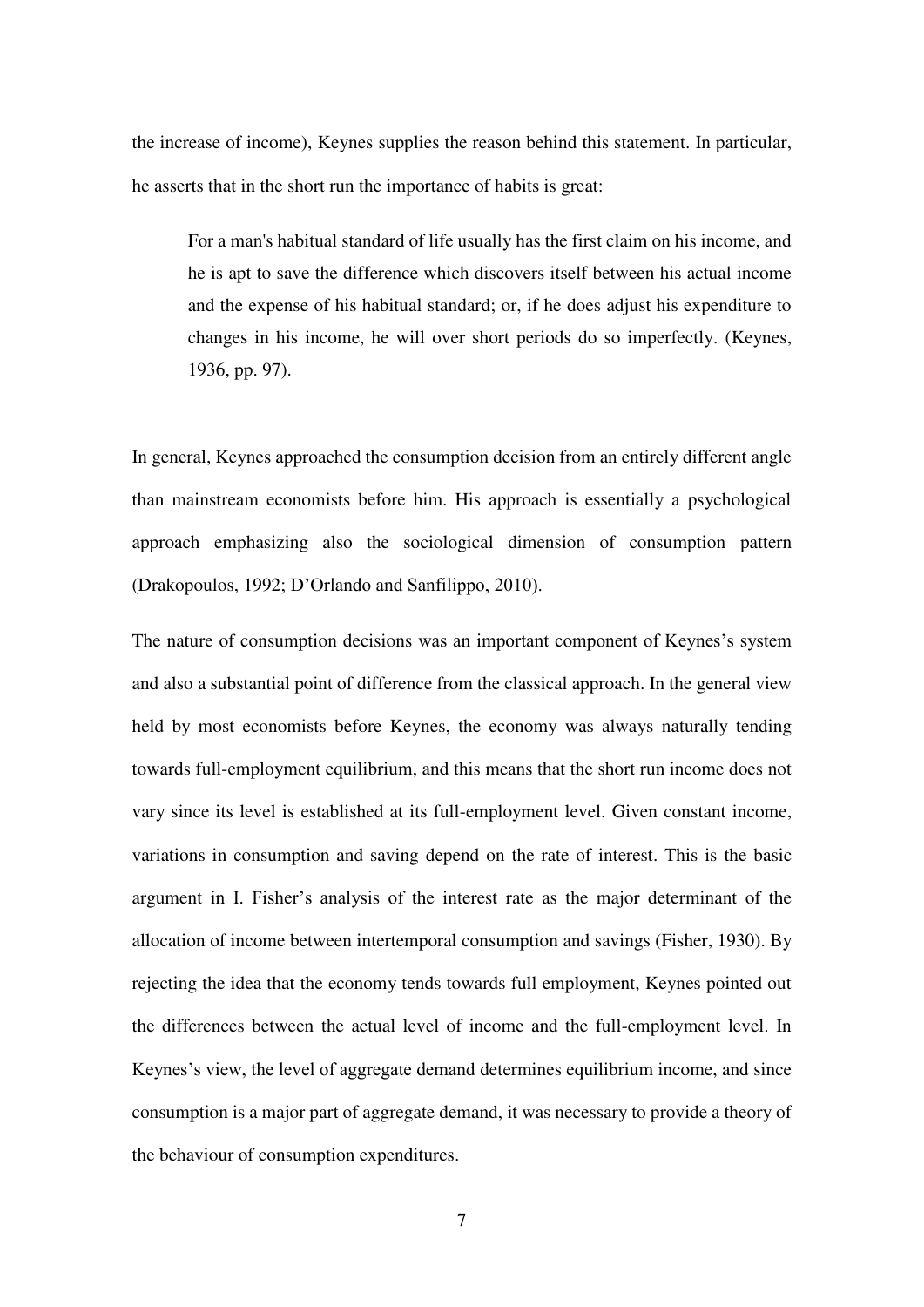In the *General Theory*, current disposable income is the main determinant of consumption expenditures (absolute income hypothesis). In the Keynesian consumption function, the marginal propensity to consume (MPC) is positive but less than one, and that the average propensity to consume (APC) falls as income rises. In Keynes's words:

The fundamental psychological law, upon which we are entitled to depend with great confidence both *a priori* and from our knowledge of human nature and from the detailed facts of experience, is that men are disposed, as a rule and on the average, to increase their consumption, as their income increases, but not by as much as the increase in their income. (Keynes, 1936, p. 96)

This implies that households with higher income will consume more (given that MPC > 0), will save more (given that MPC  $\leq$  1), and that APC will be falling as income increases. How the APC varies as income changes depends on autonomous consumption (*a)*. In the normal case  $(a > 0)$ , MPC  $\leq$  APC and households spend a decreasing share of their incomes as incomes rise. If  $a = 0$ , MPC = APC and spending is a constant proportion *b* of income. These become clearer if we note that:

$$
MPC = \frac{\partial C}{\partial Yd} = b \text{ and } APC = \frac{C}{Yd} = \frac{a}{Yd} + b \qquad (1)
$$

The economic policy implications of Keynes's approach are fairly well known. The magnitude of the MPC determines the magnitude of government expenditures and tax multipliers and thus the effectiveness of fiscal policy to maintain or restore full employment. In other words, the larger the MPC, the larger the multiplier. It also implies that as households spend a decreasing share of their incomes as society becomes richer, a greater proportion of investment will be required to maintain full-employment income levels. In addition and given that MPC < APC, a transfer of income from high-income groups to low-income consumers will raise the level of aggregate demand. This is also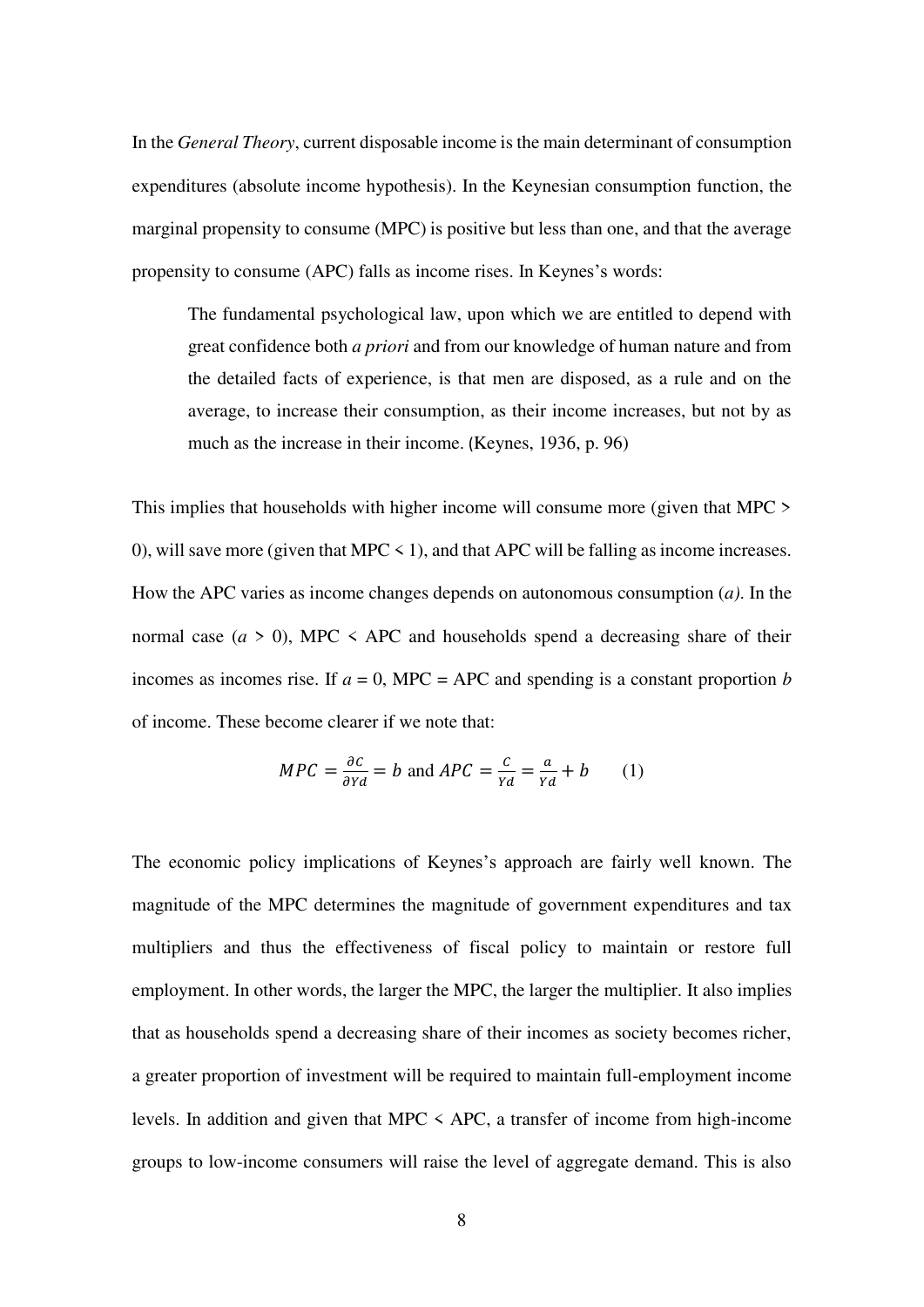because the high-income groups have a lower MPC than low-income groups, given that MPC declines as income increases. The case for progressive taxation as an instrument of income redistribution is also justified from this argument (see also Bunting, 1989, Krueger, 2012).

### **III. The relative-income hypothesis**

Soon after the spread of Keynes' ideas, there were the first empirical estimations of the absolute income hypothesis. Initially and by using aggregate US time series data, the value of MPC was estimated to be around 0.75. (Ackley, 1960, p. 225). Other early studies of cross-sectional consumption confirmed the previous theoretical results that the MPC was less than the APC. They also pointed to a positive value of autonomous consumption. (Venieris and Sebold, 1977, pp. 363-365). In the mid-1940s, Simon Kuznets studied the characteristics of the consumption function based on his detailed reconstruction of US historical data on economic aggregates. Kuznets's (1946) findings suggested the long-run behaviour of the consumers might differ from their short-run consumption patterns. More specifically, if MPC < APC as the OLS estimates of the linear consumption function suggested, then the share of income consumed should have declined as income increased, something that it was not shown by the long-run data. Thus, short-run econometric studies found MPC  $\leq$  APC while long-run data showed that MPC = APC. In essence, Kuznets's results suggested a consumption function of the form:

$$
C = kY \quad (2)
$$

Equation (2) implies that MPC = APC = k. Further, the value of the MPC is much higher in Kuznets's function compared to Keynes's (see also Koçkesen, 2008; Paley, 2010).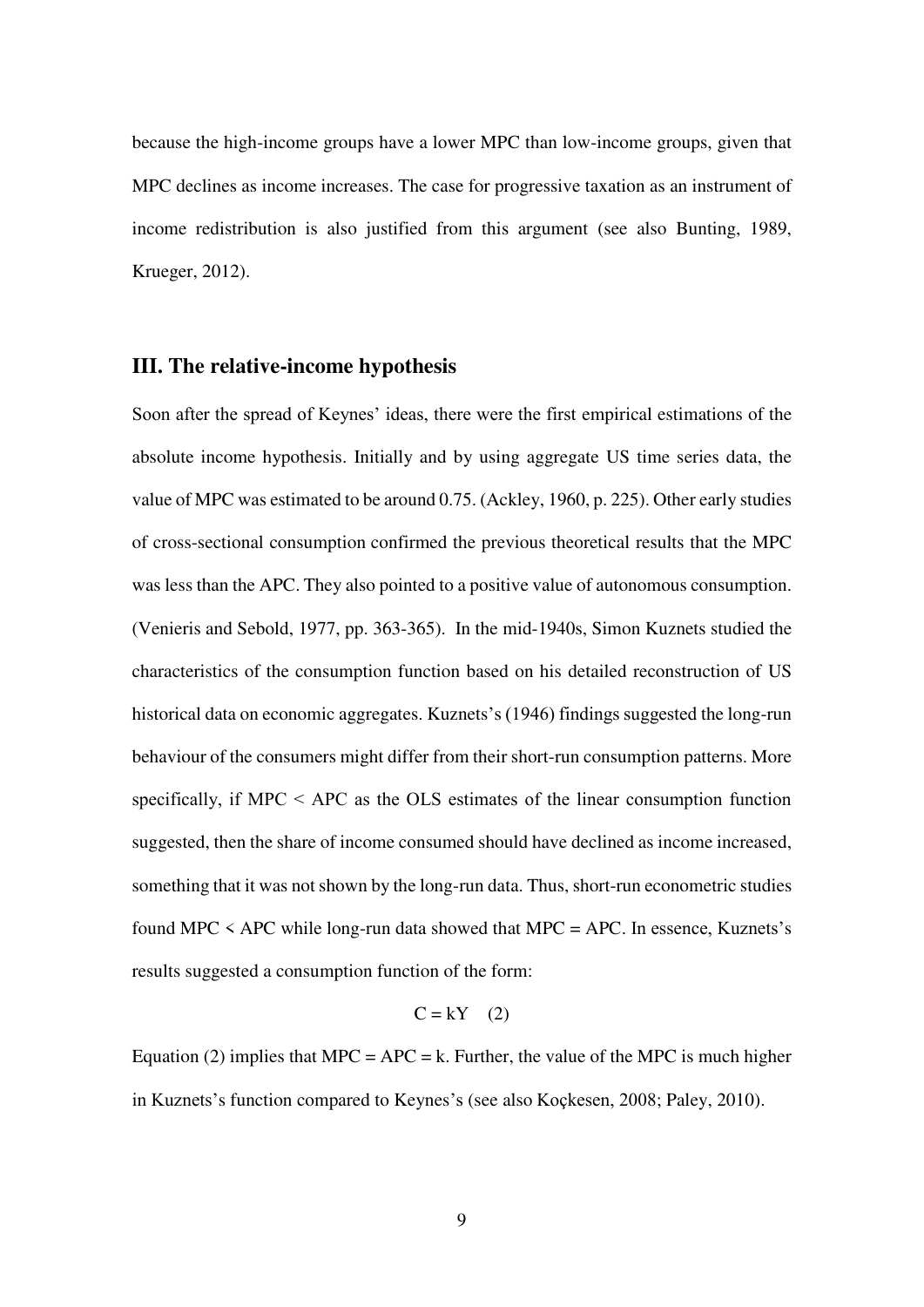The apparently conflicting empirical evidence was the main reason for subsequent attempts towards a consumption theory that would provide reconciliation between the two sets of findings (Hynes, 1998). The very first attempt at providing a theoretical justification for the discrepancy between Kuznets's short-run and the long-run empirical findings on consumption was made by James Duesenberry (1949). The relative income hypothesis was suggested the as the main theory underlying the consumption function. The hypothesis introduces psychological and sociological factors such as social interdependencies and habit formation to the study of consumer behaviour.<sup>4</sup> Duesenberry, however, was the first to apply the concept of social comparisons to the study of consumption in a systematic manner. Further, the common point of Duesenberry's and Keynes's approaches is the idea of social comparisons or relative standing: Duesenberry put emphasis on relative consumption, while Keynes emphasized relative wage. Although Keynes recognized the importance of social influences on consumption decisions, he did not develop them further in his *General Theory*, arguing that they were stable, at least in the short run (see Keynes, 1936; Mason, 2000).

Duesenberry starts by arguing two "fundamental assumptions" of demand theory are "invalid". These assumptions are "(1) that every individual's consumption behaviour is independent of that of every other individual, and (2) that consumption relations are reversible in time" (Duesenberry, 1949, p. 1). In his view, the assumption of independent preferences has "no empirical basis" and that "there are strong psychological and

<u>.</u>

<sup>&</sup>lt;sup>4</sup> The emphasis on the social dimension of consumption was not a new idea. The idea that people compare their income, consumption or wealth with other people's income, consumption or wealth can be found in many major economists such as Adam Smith, Karl Marx, John Stuart Mill, Thorstein Veblen, and Arthur Cecil Pigou (see Drakopoulos, 2016). In particular, Duesenberry's work can be viewed as a continuation of Veblen's ideas, given that there are many common points concerning income and consumption comparisons, and also concerning the role of the demonstration effect (Mason, 2000).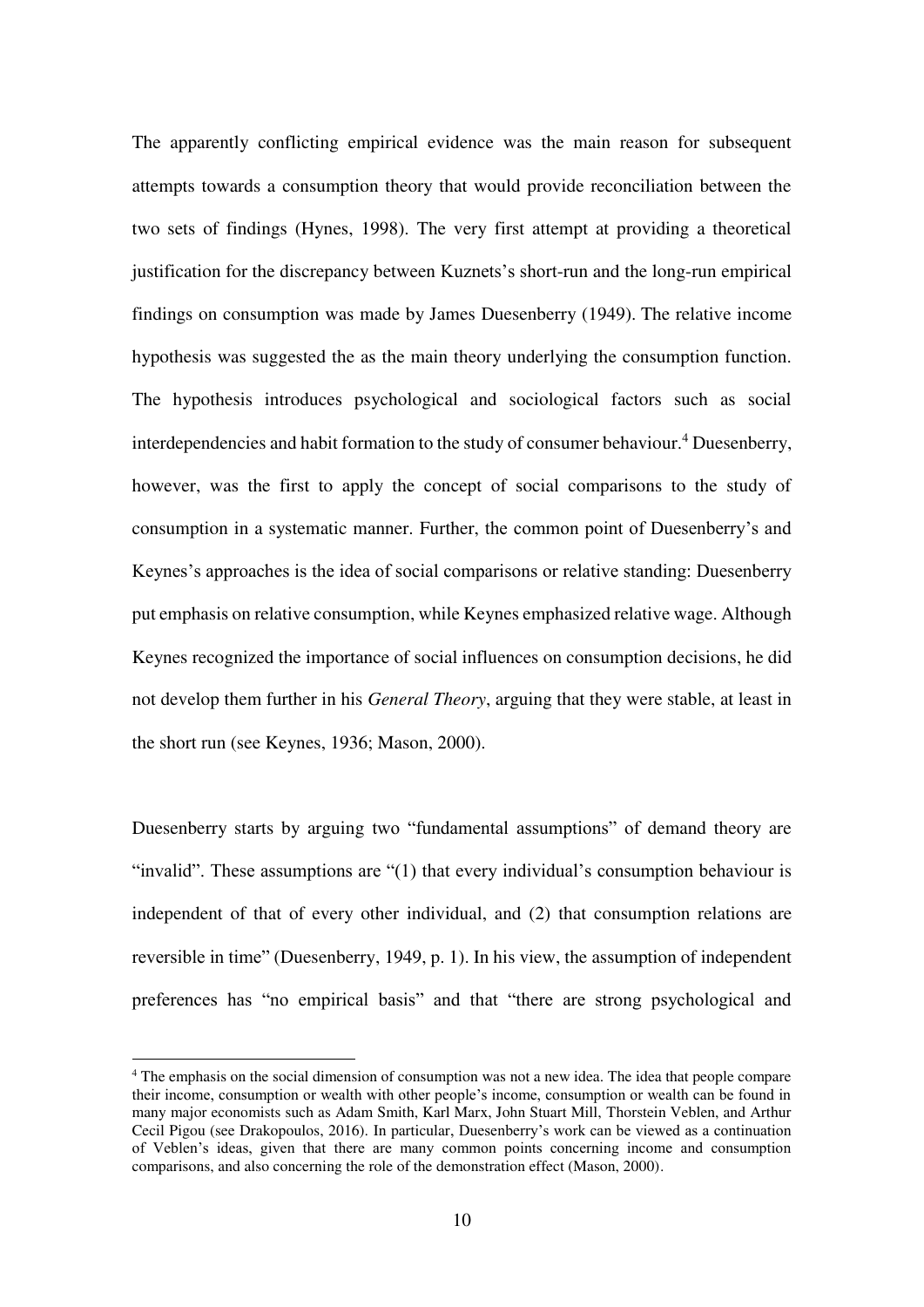sociological reasons for supposing that preferences are in fact interdependent." (Duesenberry 1949, p. 3). Consumers are influenced by the behaviour of other consumers: "any particular consumer will be influenced by consumption of people with whom he has social contacts" (Duesenberry 1949, p. 48). Consequently, he maintained that a household's consumption would depend not just on its own current level of income, but on its income relative to those in the subgroup of the population with which it identifies itself (*the demonstration effect*). It follows that households with lower income within the group will consume a larger share of their income to "keep up with the Joneses," while households with high incomes relative to the group will save more and consume less. As he writes:

We can maintain then that the frequency and strength of impulses to increase expenditure depends on frequency of contact with goods superior to those habitually consumed. (Duesenberry, 1949, pp. 27–8)

When consumers come frequently in contact with superior goods, they are constantly reminded of their low social status, and the result will be "an increase in expenditure at the expense of saving" (Duesenberry, 1949, p. 27). More specifically, within a distribution of income, the APC falls as we move from low to high income families. This feature is consistent with both the Keynesian absolute income hypothesis and Duesenberry's relative income hypothesis. If we assume that all families receive proportional increases in income in the next period, the distribution of income remains the same. In terms of the absolute income hypothesis, this would mean a movement along consumption schedule. In terms of relative income, this would mean that there will be a shift of the consumption schedule. After the proportional increase in all incomes, the family will maintain its position in the income distribution by earning higher income, thus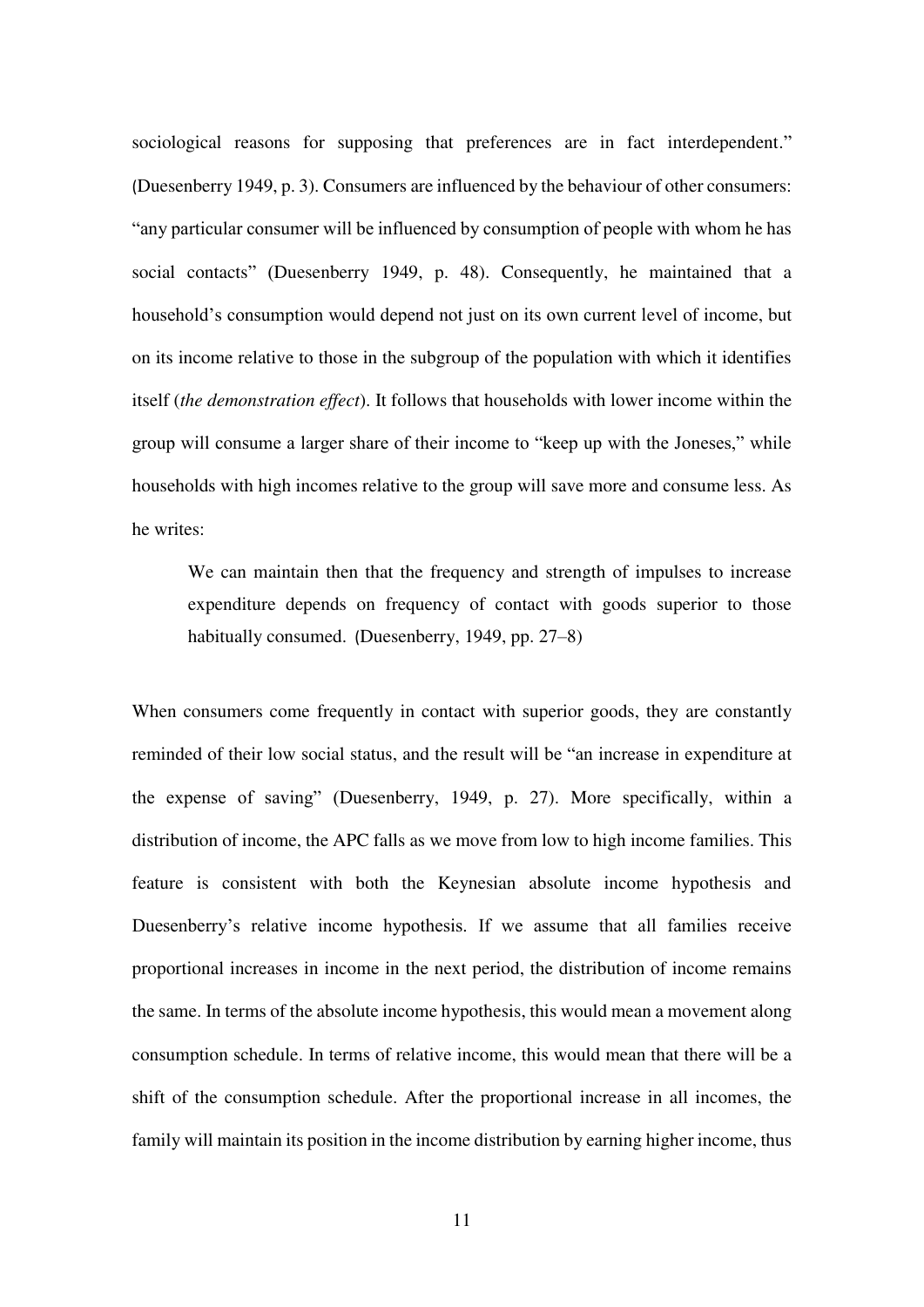its APC will remain unchanged resulting in a higher level of consumption (Venieris and Sebolt, 1977, pp. 366-371). As the consumption schedule shifts over long periods of time and with unchanged income distribution, the long-run time series will indicate a proportional relationship between aggregate consumption and aggregate income:

$$
C_t = kY_t, \text{ with } APC = \frac{ct}{\gamma t} = k \quad (3)
$$

In other words, the APC is constant in the long run, in accordance with Kuznets's findings (see also Venieris and Sebolt, 1977, pp. 366-371).

The second basic component of the relative income hypothesis is that "consumption relations are not reversible in time" (Duesenberry, 1949, p. 1). The main difference from the demonstration effect is that instead of comparing their income to those of other households, each household is assumed to consider its current income relative to its own past income levels. A household that has in the past achieved income levels higher than its present levels would attempt to maintain the high consumption levels that it achieved earlier (*ratchet effect*). Thus, when incomes fall, consumption would not fall in proportion. The implication is that in the long run APC will be constant, but as the economy moves through the business cycle, the ratio of current to previous peak income will vary and thus APC will also follow the cyclical fluctuations (see also Hagen, 1955). Furthermore, in a framework where consumption is also related to previous peak income, it can be shown that MPC < APC, which is in agreement with Keynes's views (see also Kosobud, 1998).

Duesenberry's theoretical approach was able to reconcile the discrepancy between the empirical cross-section studies and the long-run findings. The main theoretical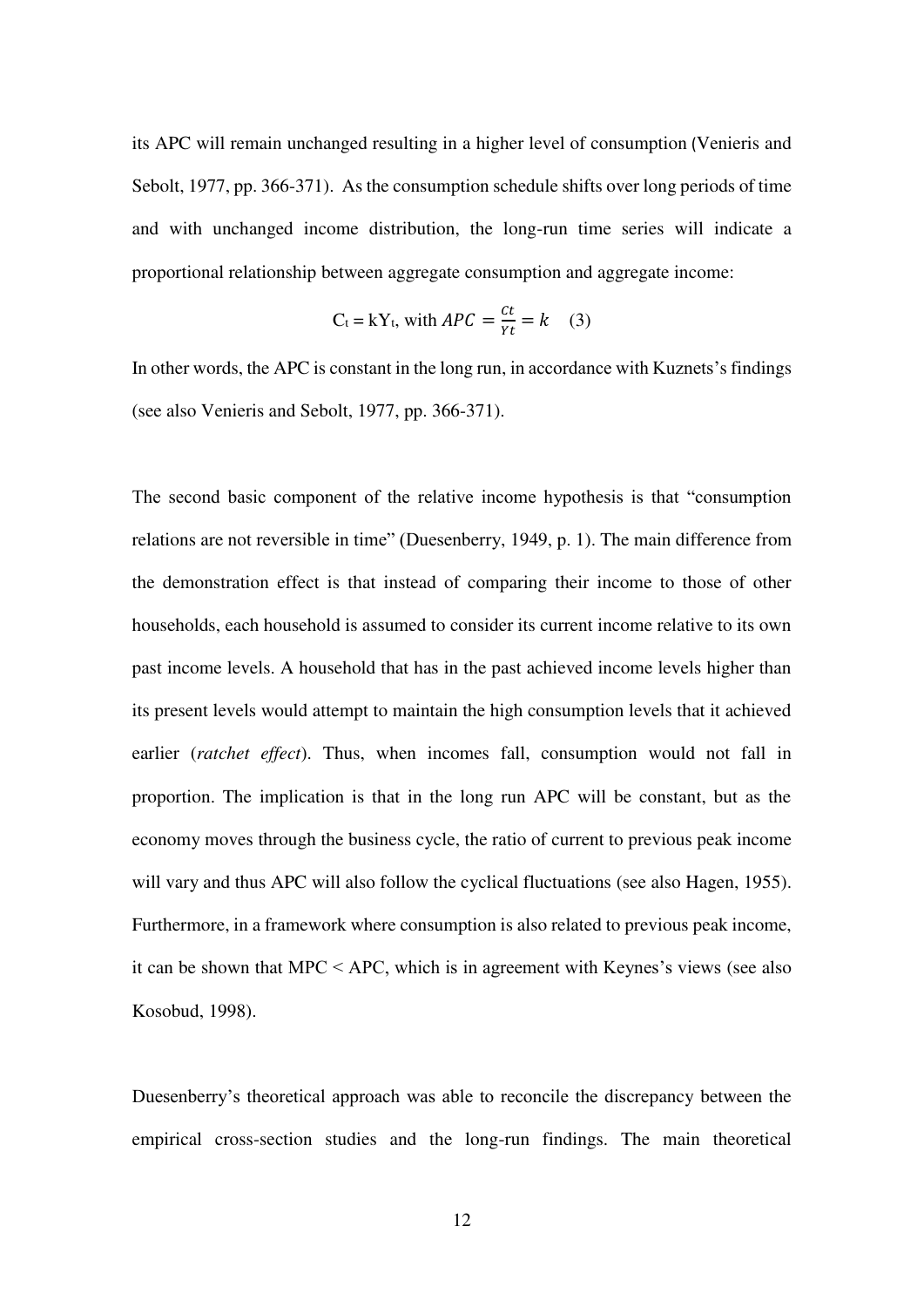implication, that the APC will be greater than the MPC, lies solidly in the Keynesian tradition (Kosobud, 1998, p. 135). Further, Duesenberry's theory suggests that fiscal changes may have an asymmetrical effect. Tax reductions may well stimulate consumption spending. However, tax increases may not have a significant effect in curbing demand in the short run, as consumers strive to maintain consumption levels (for a detailed discussion of tax policies when consumption is interdepended, see Duesenberry, 1949, pp.96-102; Kosicki, 1990).

#### **IV. The Mainstream Reaction**

Kuznets's empirical findings provided the initial stimulus for theoretical research on aggregate consumption patterns. The first theories to appear were the life-cycle hypothesis and the permanent-income hypothesis. These two theories started by employing Fisher's intertemporal choice as the microeconomic foundation of aggregate consumption, thus rejecting Keynes's psychological-based approach to consumption. This was part of the drive to provide microfoundations to macroeconomic modelling, given that mainstream microeconomics was perceived as an established and scientific branch which was free of subjective (i.e. psychological) elements (see Rizvi, 1994).<sup>5</sup>

#### The Life-cycle hypothesis

-

The life-cycle hypothesis of consumption function was developed mainly by Franco Modigliani and Richard Brumberg in 1954 (Modigliani and Brumberg, 1954). Its

<sup>&</sup>lt;sup>5</sup> Orthodox microeconomic theory and especially consumer theory, claimed to have freed itself entirely from psychology. This went in tandem with the methodological position of isolating economics from other social disciplines such as psychology, a position which is still discernable today (Bruni and Sugden, 2007; Goodwin, 2016; Drakopoulos and Katselidis, 2019).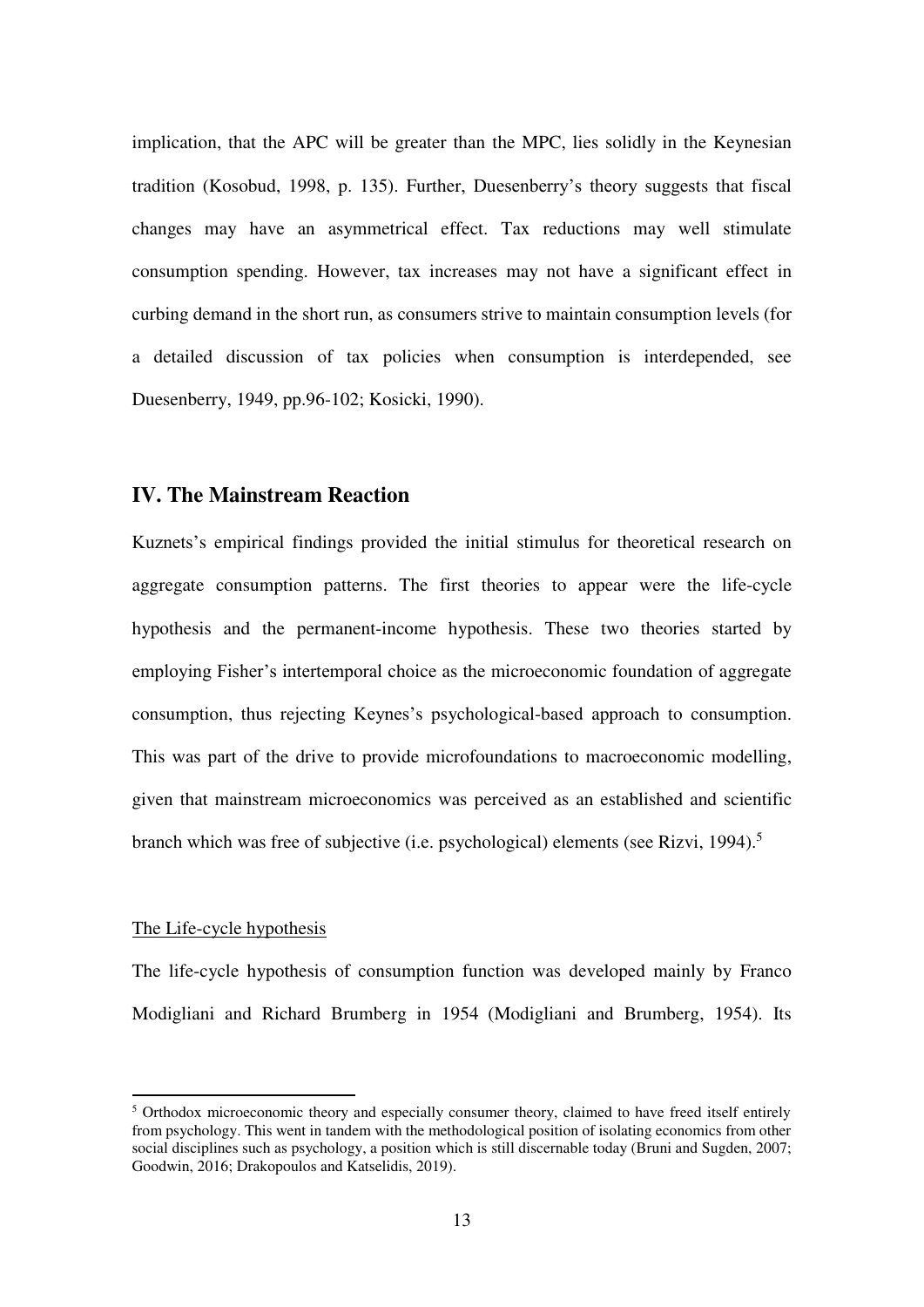underlying conceptual basis is that individuals maximize their utility of consumption over their life cycle.<sup>6</sup> The utility function can be written as:

$$
Uj = Uj (C_t, C_{t+1}, C_{t+2}, ..., C_L) (4)
$$

Where Uj is the utility of individual j,  $C_t$  is present consumption,  $C_{t+1}$  is next year's consumption and so on, until the end of lifetime  $C_L$ . The individual's utility function is maximized subject to the present value or worth of total resources, current and future, which will accumulate over the individual's working life or up to his/her retirement. This setting implies that the individual will be able to maintain a stable pattern of consumption throughout his/her lifetime and that income from employment will behave in a fairly predictable manner (Modigliani and Brumberg, 1954). The consumption function is of the general form:

$$
C_t = KV_t \tag{5}
$$

Where  $C_t$  is the current consumption by an individual, Vt is the present value of the total resources accruing to the individual over the rest of his/her life and K is the factor of proportionality. The conceptual basis of the theory is acknowledged in a subsequent review of the theory in which Modigliani explicitly mentions that the foundation of the life-cycle hypothesis was "the received theory of consumer choice over time à la Fisher". (Modigliani, 1975, p.5).

Apart from assuming utility maximizing and forward looking consumers, the life-cycle consumption theory also assumes that individuals are indifferent to the form in which resources accrue. Consequently, a temporary change in income is spread out over the

<u>.</u>

<sup>&</sup>lt;sup>6</sup> It is worth mentioning that many decades later, Angus Deaton states that "the consistency of the life-cycle hypothesis with the received theory of consumer choice not only guaranteed its internal consistency, but also provided it with a generality that accounts for much of its durability." (Deaton, 2005, p.94)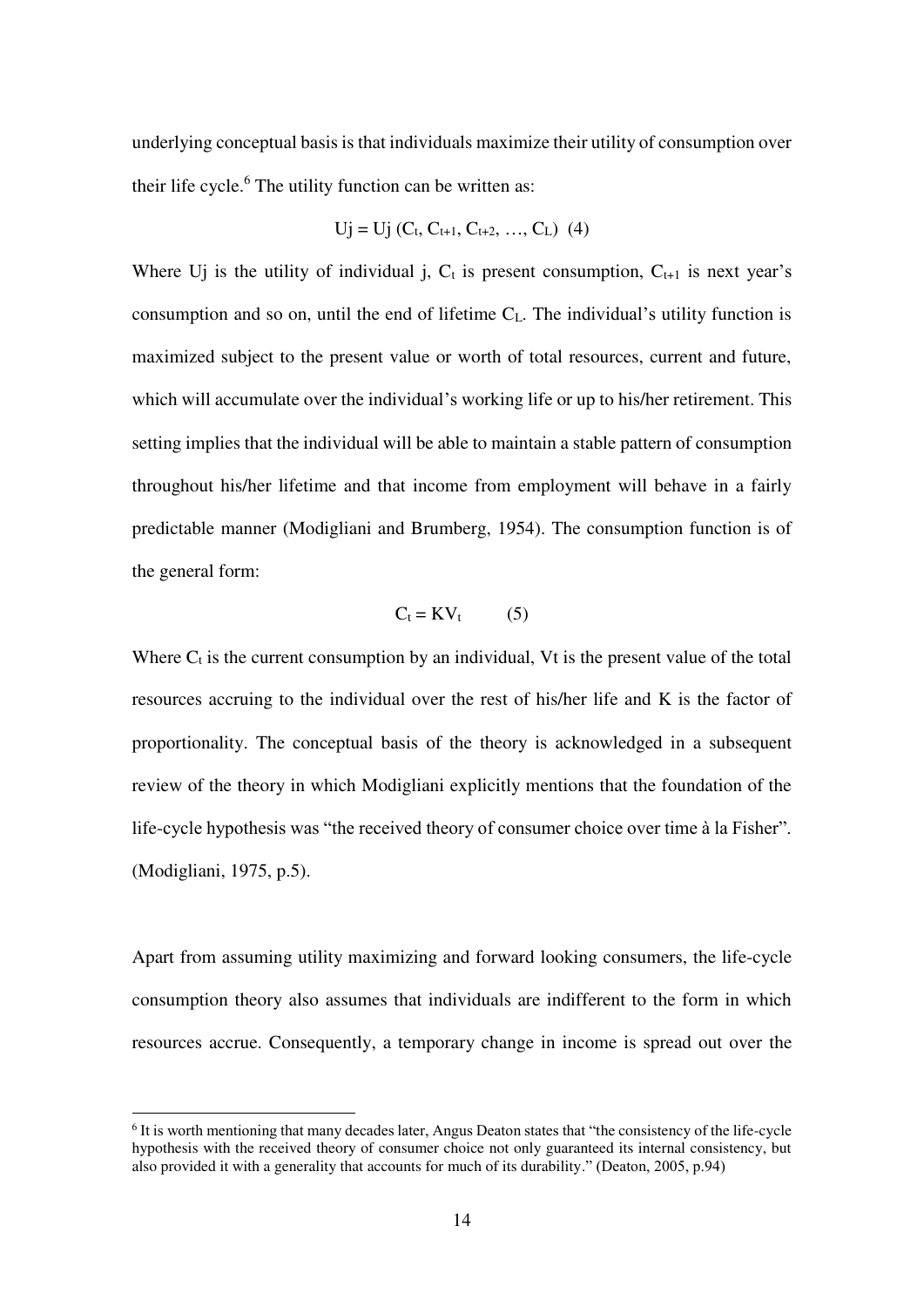entire lifetime so that the immediate change in consumption is small. On the other hand, a permanent change in income, results in a larger change in current consumption. These imply that the MPC for an expected temporary change in income will be much smaller than that for an expected permanent change in income (see also Jappelli and Pistaferri, 2014). It is clear that the income (absolute or relative) plays a much smaller role in consumption decisions than in Keynes and Duesenberry's theories.

#### Permanent-income hypothesis

The main attempt to criticize Keynes's approach to consumption was made by Milton Friedman with his permanent-income hypothesis (Friedman, 1957), where permanent income is an individual's income over his/her lifetime. In the process of defining the consumption function, Friedman (1957) rejects Keynes's use of current income as the determinant of consumption expenditure, based on the assumption of forward-looking consumers. Friedman argued that Fisher's model of individual consumption behavior is the "pure theory of consumer behavior" and that it makes the wealth approach a sounder account than Keynes's (Friedman, 1957, p.6). In fact, the permanent income hypothesis is a special case of an intertemporal optimization model of consumer behaviour, where agents maximize the sum of their expected utility subject to a life-time budget constraint (Meghir, 2004). Consumers use their savings (or borrow) in an attempt to smooth consumption between good and bad years. These imply that current income differs from permanent income:

$$
Y_t = Y^P + Y^T \quad (6)
$$

Where Y is current income at time  $t$ ,  $Y<sup>P</sup>$  is permanent income projected at time  $t$  and  $Y<sup>T</sup>$ is transitory (or unexpected changes in) income. The transitory component has an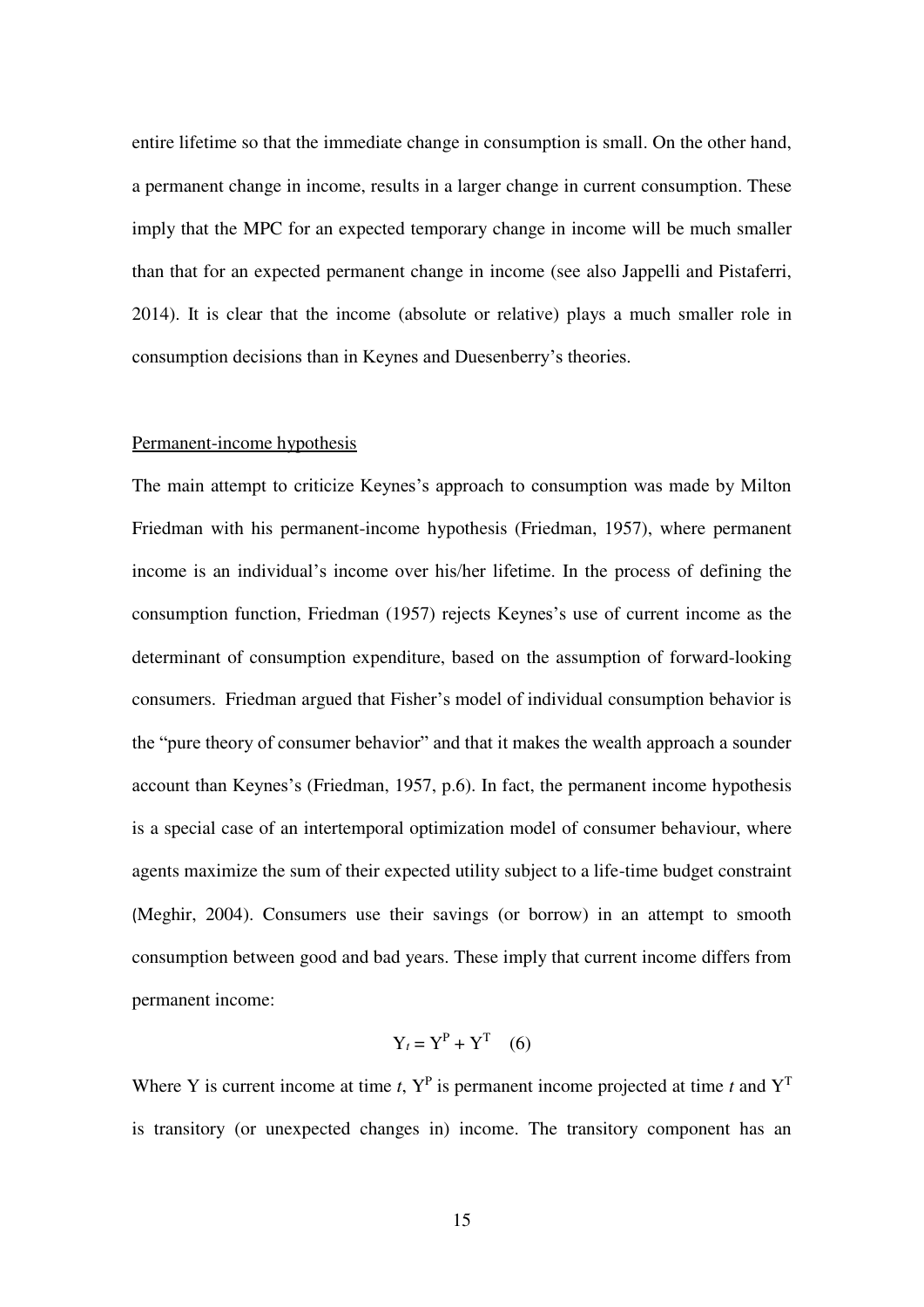expected value of zero reflecting the notion that over time transitory gains are offset by future transitory losses and vice versa. Thus, in the long run observed levels of income (Y) are equal to permanent income  $(Y^P)$  (Friedman, 1957; see also Meghir, 2004).

An important part of Friedman's theory was his assumption that permanent income is an average of income over the last several years. This implies that if there is a sudden rise in current income, there would be only a small increase in permanent income. This is in sharp contrast to Keynes's theory. Income would have to increase for several years continuously before people would expect permanent income to increase. In other words and assuming adaptive expectations, consumers correct their previous estimates of permanent income by the amount of deviation of current income from previous period estimated permanent income (Friedman, 1957; see also Chao, 2003).

In the same way as income, consumption (C) is divided into permanent consumption,  $C<sup>P</sup>$ , and transitory consumption,  $C<sup>T</sup>$ . Thus:

$$
C_t = C^P + C^T \quad (7)
$$

Just like transitory income, transitory consumption is regarded as temporary. Friedman assumes permanent consumption is a constant proportion of permanent income, while permanent and transitory consumption may be interpreted as planned and "unplanned" consumption respectively. Based on Friedman's assumption that  $Y<sup>T</sup>$  is uncorrelated with C, any unforeseen increment in income does not result in unplanned consumption. Friedman justifies this premise by pointing out that even if income is other than expected, the consumer would tend to stick to his/her consumption plan, but adjust his/her asset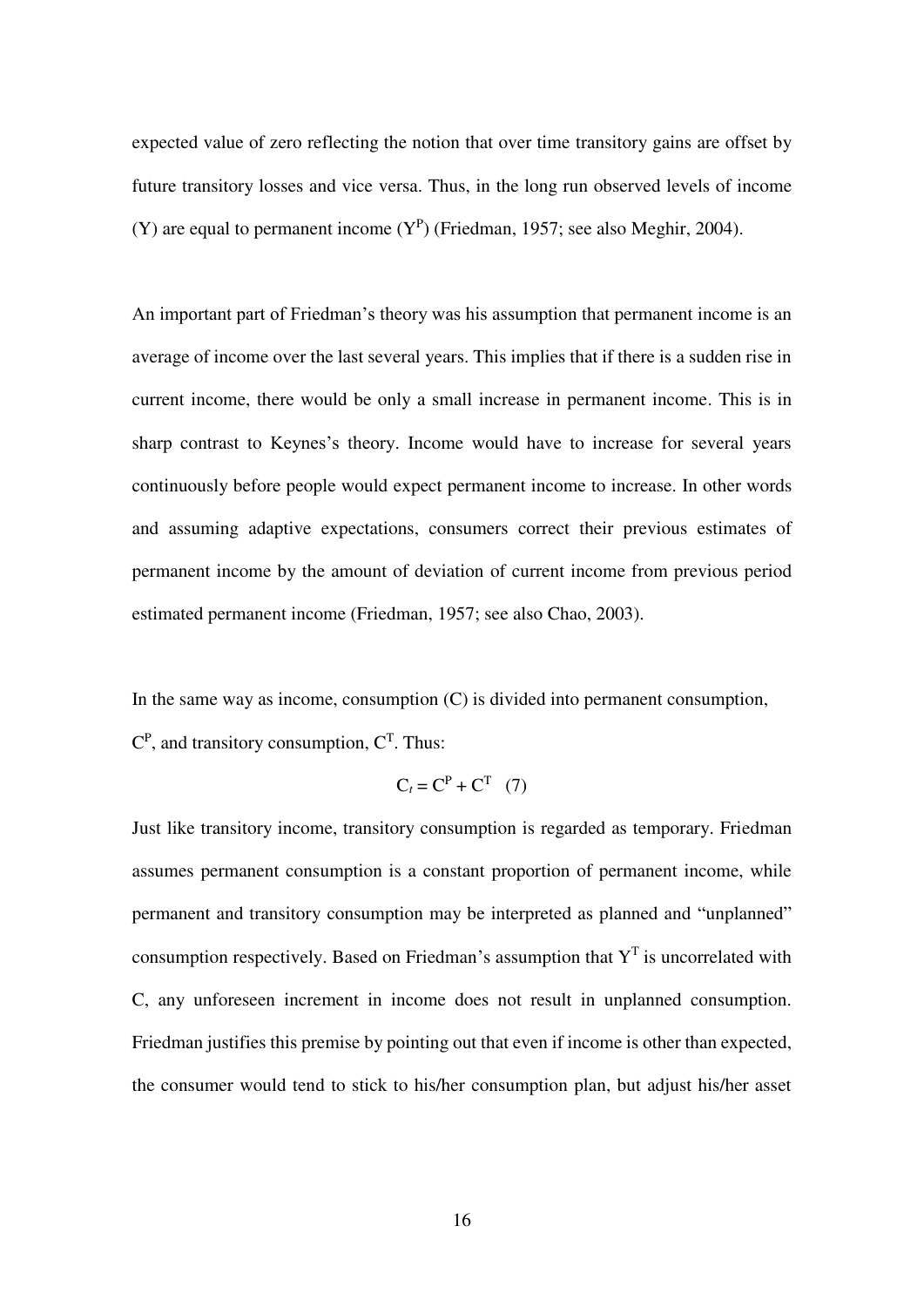holdings. The key point is that the consumption plan does not depend on the transitory components (for a detailed discussion, see Chao, 2003 and Meghir, 2004).

Given the above, Friedman's permanent consumption function is:

$$
CP = k(r, z) YP (8)
$$

where  $k(r, z)$  is the average (or marginal) propensity to consume out of permanent income which depends on the rate of interest and on taste shifter variables *z*. Friedman's reconciliation of the empirical findings on consumption was based on the differences in consumption behaviour of different income groups. Over the long run, income variation is due mainly if not solely to variation in permanent income, which apart from equality between APC and MPC, implies a stable and less than 1 APC (see also Chao, 2003 and Meghir, 2004)*.* 

#### Random-walk theory of consumption and rational expectations

The introduction of utility maximizers, forward looking agents by both life cycle and permanent income hypothesis into consumption theory, gave them increasing acceptance in mainstream economic theory (see also Laidler, 2010). In this respect, the drive to provide neoclassical micro-foundations to consumption function, intensified. Subsequent formulations of consumption were essentially extensions of the life-cycle and of the permanent income theories. Given the rise of rational expectations theory, Friedman's assumption of adaptive expectations did not fit the emerging conceptual framework (Lucas, 1972; Galbacs, 2015).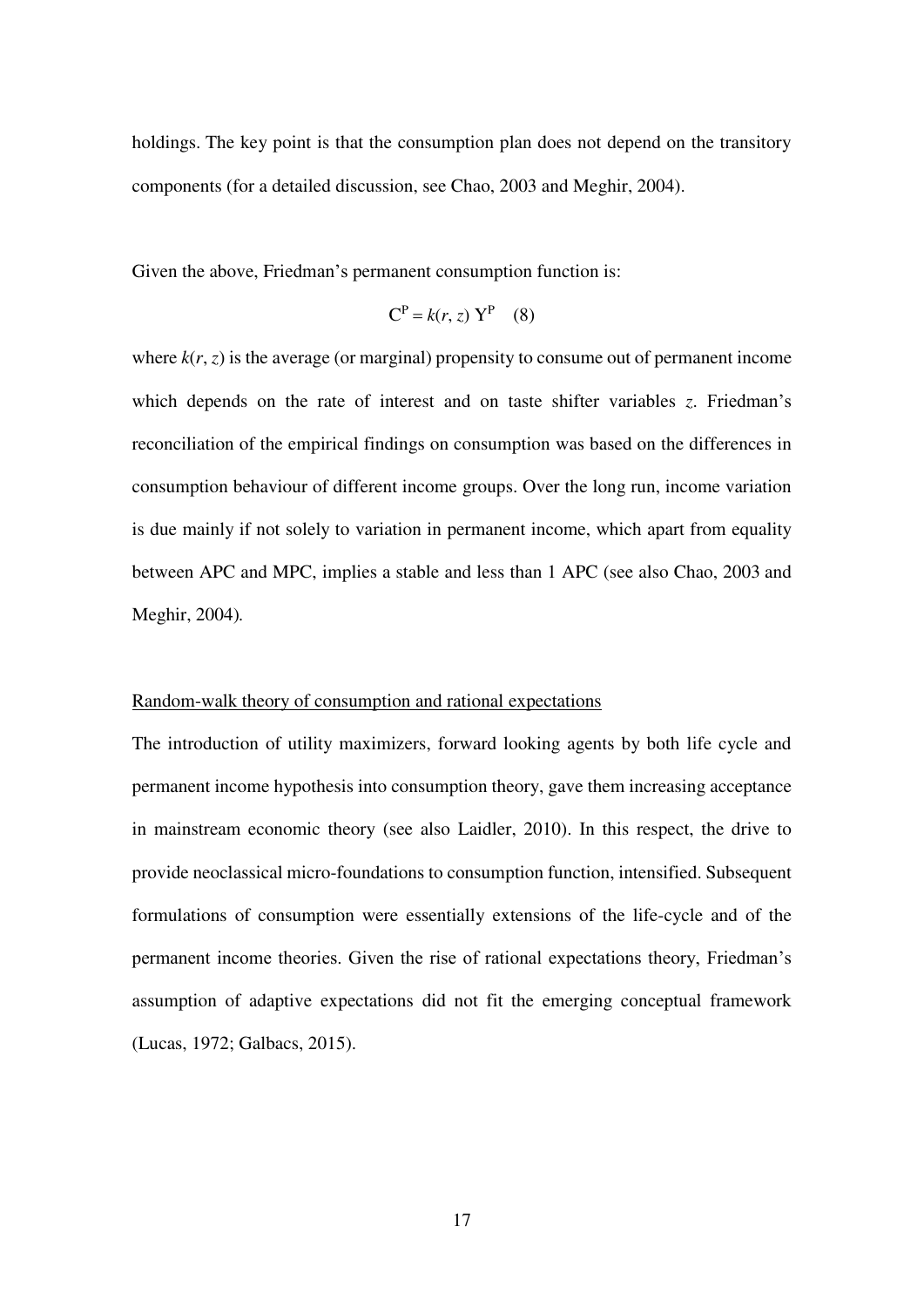One indicative example of such theories is Robert Hall's (1978) "random walk theory of consumption". The basic argument was that if expectations concerning income are fully rational, in the sense of taking into account all available information about the future, then consumption should not depend on a weighted average of past income but will, instead, follow a random walk (Hall, 1978). This implied that a change in income or wealth that was anticipated has already been factored into expected permanent income, so that it will not change consumption. Consequently, only unanticipated changes in income or wealth that change expected permanent income will change consumption (see also Foster, 2018). In the rational expectations framework, agents anticipate the future and therefore make all the required adjustments in the current period. The equation for future consumption is:

$$
C_{t+1} = C_t + Q_{t+1} \tag{9}
$$

In equation (9),  $Q_{t+1}$  is a rational expectations error that cannot be predicted with any information known at time *t*. All future information is reflected in current consumption,  $C_t$ . The random-walk characteristic of consumption is seen by writing:

$$
C_{t+1} - C_t = Q_{t+1}.
$$
 (10)

Consumption is a random walk, as changes over time are unforeseeable (for a detailed discussion, see Carroll, 2001). Contemporary consumption functions as found in the New Classical economics employ the same apparatus plus Friedman's notion of permanent income. One such example is the rational expectations permanent income consumption function which is in the hard core of contemporary general equilibrium macroeconometric models. The Dynamic Stochastic General Equilibrium" (DSGE) and the Federal Reserve's FRB US are the dominant models used by Central Banks (for a detailed discussion, see Woodford, 2009; Muellbauer, 2016).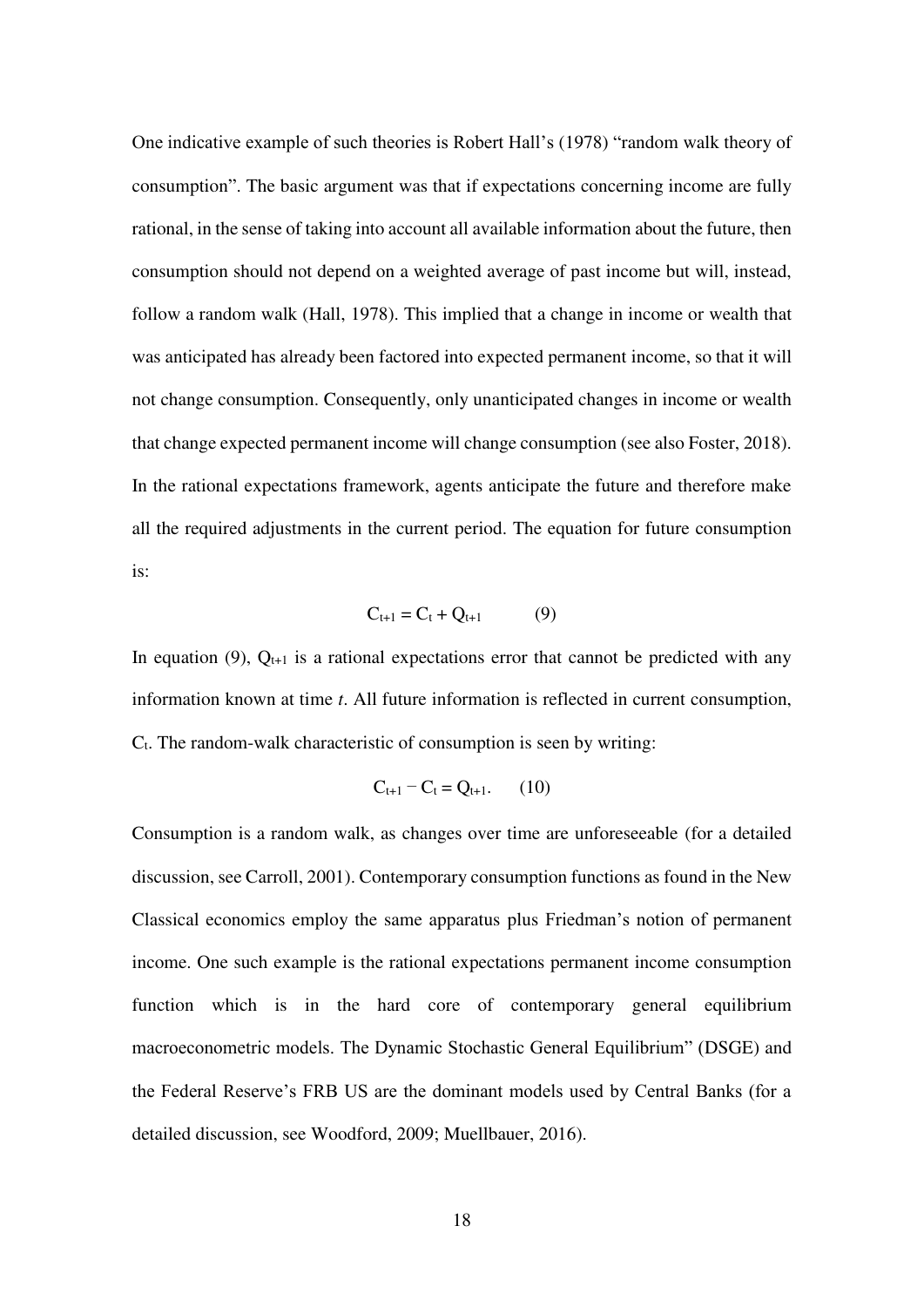### **V. Implications for Fiscal Policy**

In comparison to Keynes and Duesenberry, the permanent and life-cycle income hypotheses have very different consequences for fiscal policy prescriptions. In Friedman's framework of permanent and transitory components, a much larger part of current consumption is considered as autonomous, and a much smaller part as dependent on current income. Since the marginal propensity to consume from transitory income is zero, increases in income arising from increases in government spending and/or falling taxes will have negligible effects on the economy. Further, it introduces a distinction between permanent and temporary tax cuts, with only the former having a significant impact on consumption since only permanent tax cuts significantly change permanent income (Friedman, 1968). In addition, in Friedman's approach all households have the same MPC and this undermined the Keynesian demand stimulus argument for progressive taxation. The fiscal multipliers (assuming the change is viewed as temporary) will be very small or even zero. Given the relationship between current consumption and the magnitude of the fiscal multipliers, Friedman's theory implied smaller fiscal multipliers and thus a largely ineffective fiscal policy. It also implied an inherently more stable economic system (see also Bunting, 1989; Paley, 2010).

Similar observations hold for the lifetime cycle hypothesis. Although the theory takes into consideration the role of current income, it places much greater emphasis on the role of expected income and wealth on consumption decisions than Keynes' approach. For instance, changes in current income arising from fiscal policy will have a strong effect on current consumption only if they affect expected lifetime income (Jappelli and Pistaferri, 2014). The important policy implication here is that the framework of life-cycle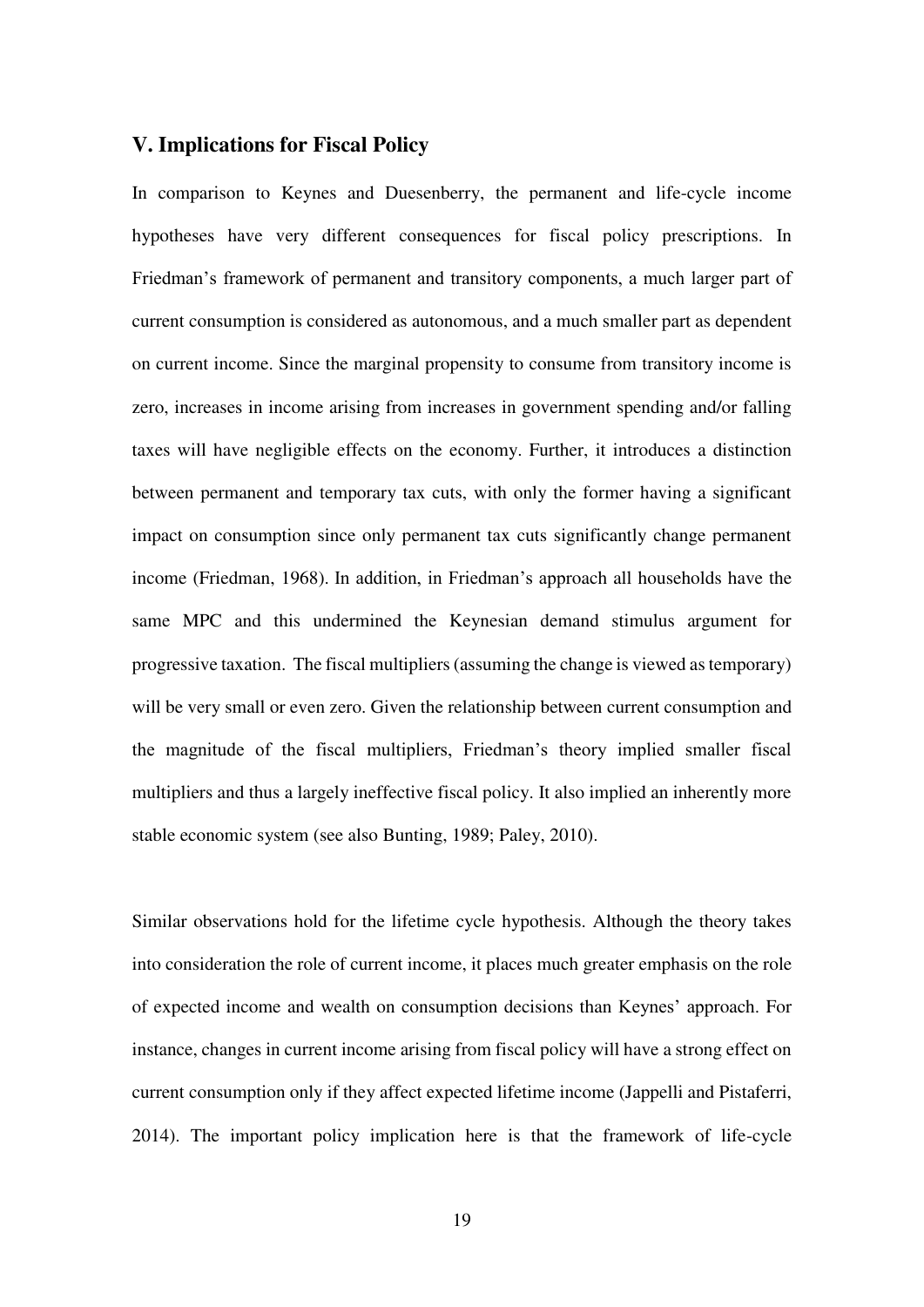hypothesis provides much less theoretical support for active fiscal policy in comparison to the absolute and relative income hypotheses (see also Foster, 2018).

The policy implications of the original formulation of the random walk theory of consumption, were that traditional Keynesian demand management mainly through fiscal policy, will have virtually no effect on real consumption and stabilization policies cannot be applied in any systematic way. Contemporary mainstream macroeconomic models, such as the DSGE, reach similar conclusions. In these models, the role of economic policy is also very limited, given that policy changes will affect consumption only if they are not anticipated (see Galbacs, 2015). This view is further reinforced by the introduction of *Ricardian equivalence* where perfectly rational households fully anticipate changes in Government's actions (i.e. shifts between debt and tax finance for a given amount of public expenditure), and adjust their behaviour accordingly (Barro, 1979). This implies that fiscal policy is completely ineffective in raising aggregate demand and output.

The rational consumer based consumption functions can also be seen as a reaction against the Keynesian emphasis on fiscal policy. The crucial step was the so-called Monetarist counterrevolution against Keynesian aggregate demand policies which started gaining momentum in the 1970's, also assisted by the rise of conservative ideologies (Tobin, 1981). Monetarism was largely based on Friedman's consumption function and also on his quantity theory of money (Friedman, 1956). Apart from the inefficiency of fiscal policy in raising output in the long run, the basic policy message of Monetarism was the central role of monetary policy (through central banks) in controlling inflation. The perception of a largely ineffective fiscal policy dominated mainstream macroeconomic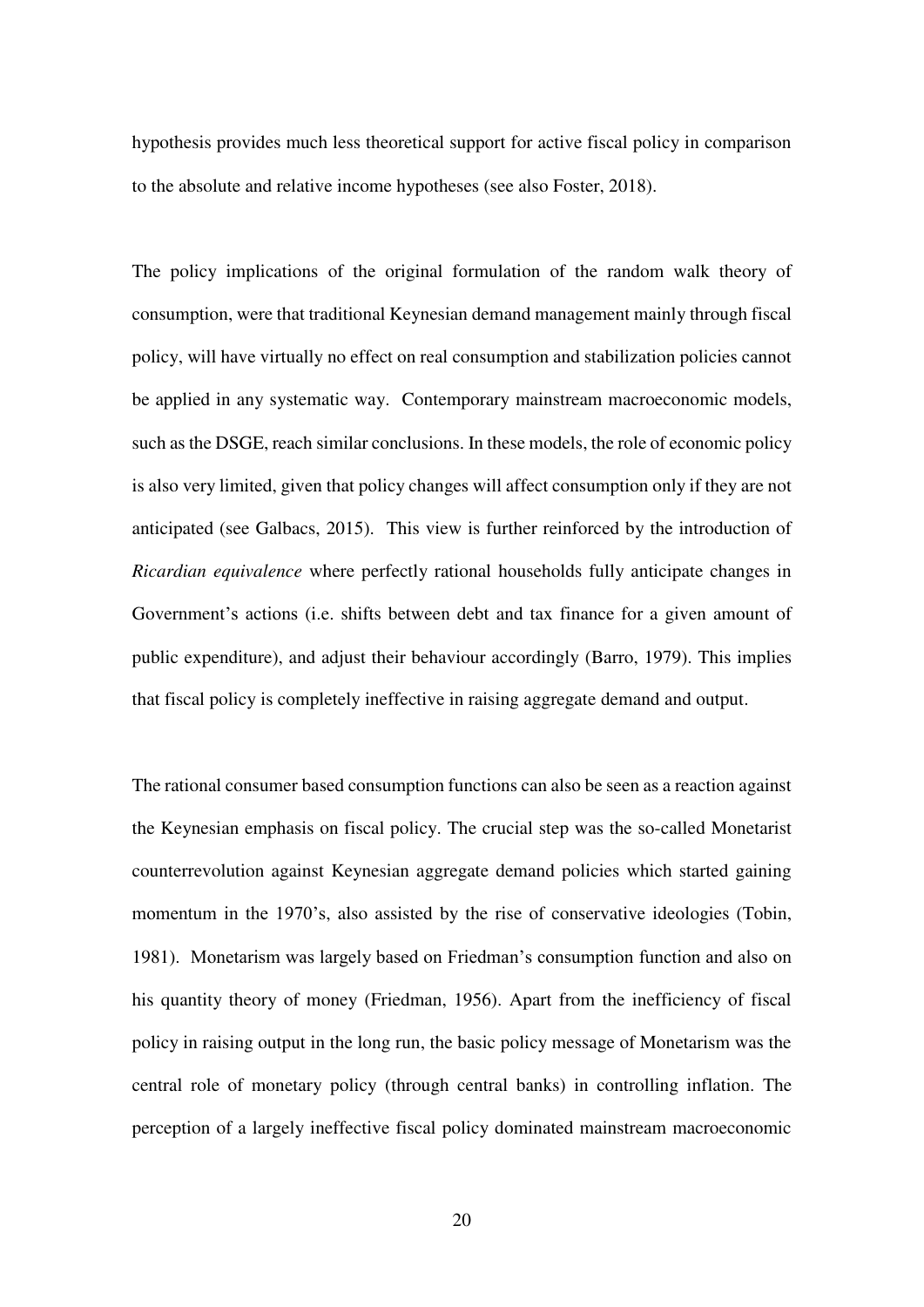thinking for many decades. It also became the common feature of what is now termed "New Classical macroeconomics" (see Muellbauer, 2016; Eichengreen, 2020). One can also connect this belief to an ideological bias towards market fundamentalism, attributing considerable real-world efficacy to the self-regulatory mechanism of 'perfect markets'. (Heise, 2019; see also Lawson, 2012; Romer, 2015)

The fiscal policy inefficiency conviction has started to be undermined after the emergence of the financial crisis of 2008. The inadequacy (or even failure) of the dominant New Classical macroeconomic models "to foresee the timing, extent and severity of the global financial crisis and also to head it off", cast doubts on their theoretical and empirical credibility (Besley and Hennessy, 2009). Some influential economists have gone further calling the rational expectations of agents assumption "particularly disturbing" (Stiglitz, 2009, p.294), or the DSGE theory "as an intellectually enterprise that has been bankrupted by the crisis." (Leijonhufvud, 2009, p.755). It is also revealing that even leading macroeconomics theorists have criticized contemporary general equilibrium macroeconomic models in terms of "unrealistic micro-foundations for the behavior of households embodied in the 'rational expectations permanent income' model of consumption" (Muellbauer, 2016, p. 2) or "assumptions profoundly at odds with what we know about consumers and firms." (Blanchard, 2016, p.1). More importantly, post-crisis research provided strong indications that fiscal multipliers were not just positive but even larger than previously assumed (e.g. Blanchard and Leigh, 2013). In other words, active fiscal policy started to be taken seriously again. As Barry Eichengreen asserts:

The depth of the downturn pointed to the value of not just automatic stabilizers but also discretionary fiscal policy as tools of macroeconomic management.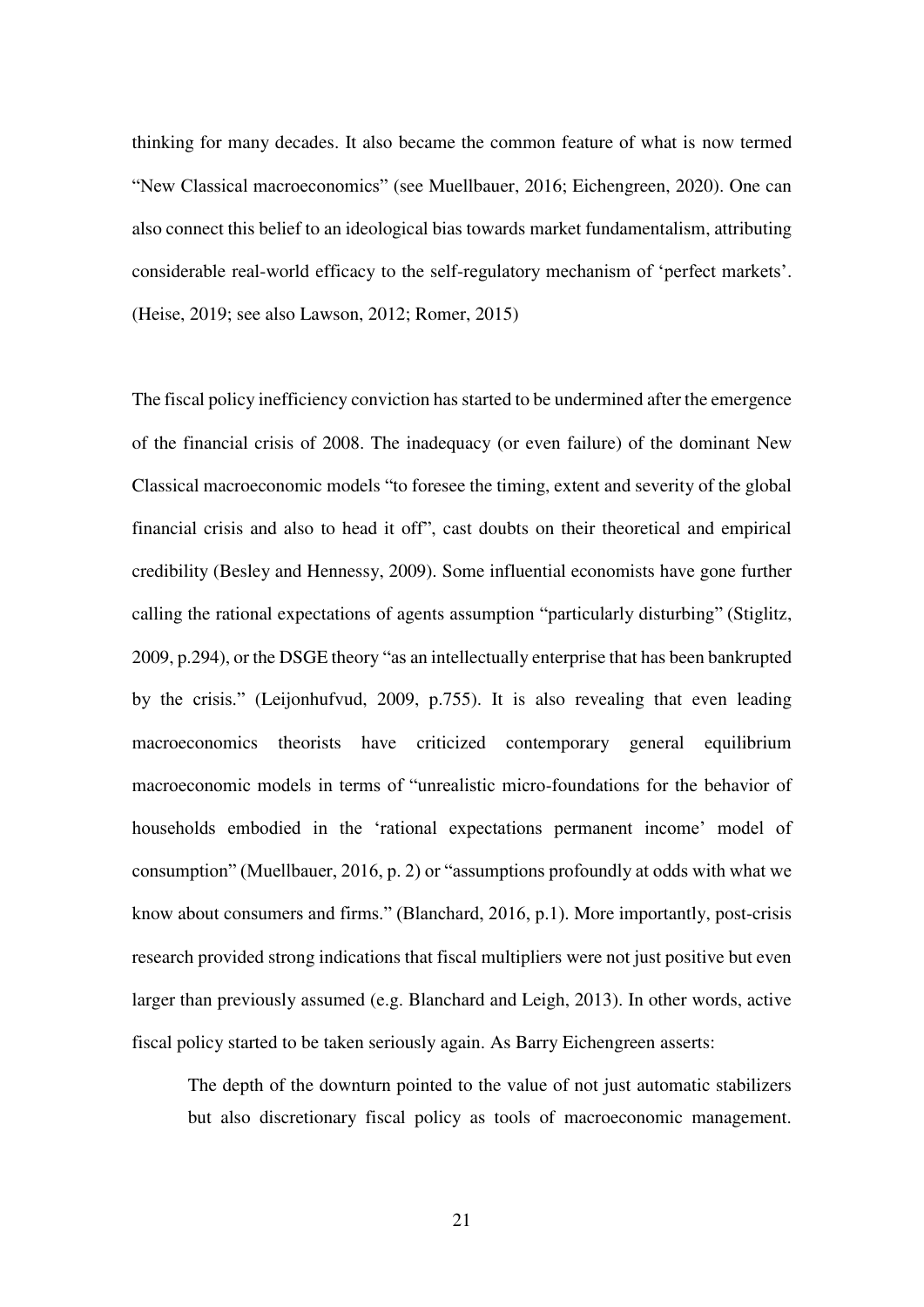Keynesian models and not their New Classical challengers provided the practical analytical framework for policy design (Eichengreen, 2020, p.32).

Further, more recent empirical research concerning the effects of the financial crisis indicates the relevance of Keynesian theoretical framework (see Eichengreen, 2020 and references therein).

#### **VI. Psychological Elements, Optimizing Agents and Consumption**

Keynes's influence on post-war economic thought, including his theory of consumption is well-known (for a review, see Cate, 2012). Apart from Keynes, Duesenberry's work on consumption was acknowledged as a very important contribution by many leading economists of the period. Soon after the publication of his main work, Kenneth Arrow's book review in the *American Economic Review* was very positive describing it as "one of the most significant contributions of the post-war period to our understanding of economic behaviour…[and] in the best tradition of economic thought" (Arrow, 1950, p.906). Similar positive views were expressed by G.L.S. Shackle who saw Duesenberry's work as an attempt to broaden the theoretical economist's horizon, and by A.C. Pigou who also recognized the potential significance of the work (Shackle, 1951; Pigou, 1951).

However and a few years after the initial sympathetic reaction, there was a rising trend to downplay and to diminish the significance of the relative income hypothesis. For instance, Robert Clower argued that the hypothesis was innocuous to the established doctrines and that it differs but little from ordinary consumption theory (Clower, 1951, p.178). Gradually, consumption theorists focused on attacking the hypothesis on methodological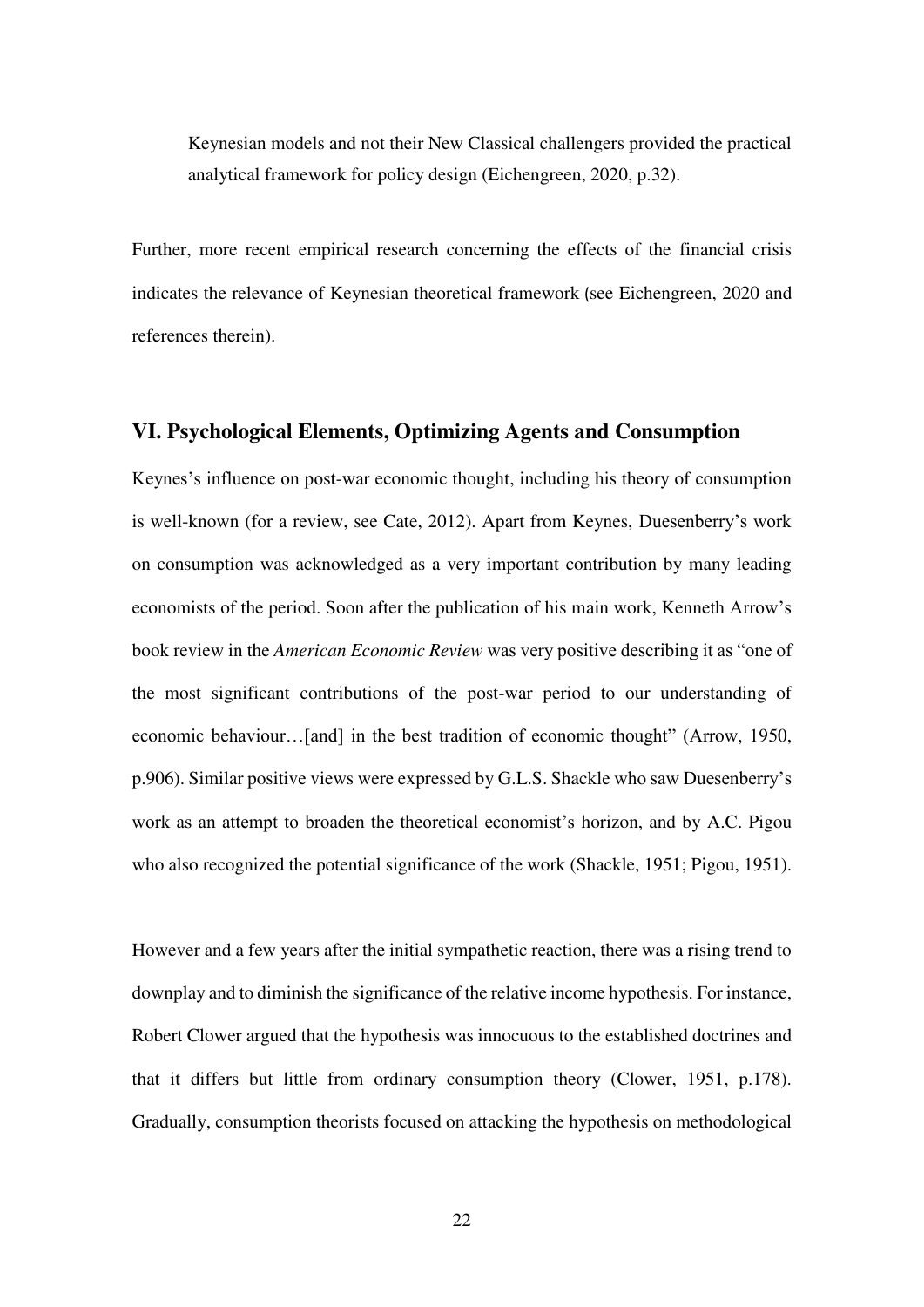grounds, and more specifically on the issue of incorporating psychological and sociological elements into economics. Although Modigliani (1949) reported that analysis of aggregate data on consumption tended to support arguments in favor of relative income, he was much more critical later on arguing that it contained unnecessary social and psychological elements. Instead, they claimed that their (Modigliani and Brumberg's) new interpretation of consumption theory was sounder and much simpler (Modigliani and Brumberg, 1954, p.424; Mason, 2000).

A few years later, Milton Friedman attacked Duesenberry's formulations by claiming that permanent income rather than relative income was the basis of consumer behaviour. Although Friedman acknowledged some merit in Duesenberry's concept of relative income, he argued that it was basically only a biased index of relative permanent income status. More importantly, Friedman believed that his approach was superior, since it owed nothing to sociology or to psychology in contrast to Duesenberry's which was full of subjective elements (Friedman, 1957; Mason, 2000). Friedman's assertion was crucial because as Roger Mason states: "Friedman's 1957 work, and the subsequent support for his permanent income hypothesis, effectively marginalized Duesenberry's attempt to introduce social and psychological elements into current economic debates on consumer demand formation." (Mason, 2000, p.561). Almost two decades later since the publication of Friedman's work, Robert Pollak makes the same observation by pointing out that "the lead provided by James Duesenberry was never systematically explored." (Pollak, 1976, p.310). Robert Frank's observation that "Duesenberry's relative income hypothesis has been relegated to a historical footnote in most modern textbooks", confirms the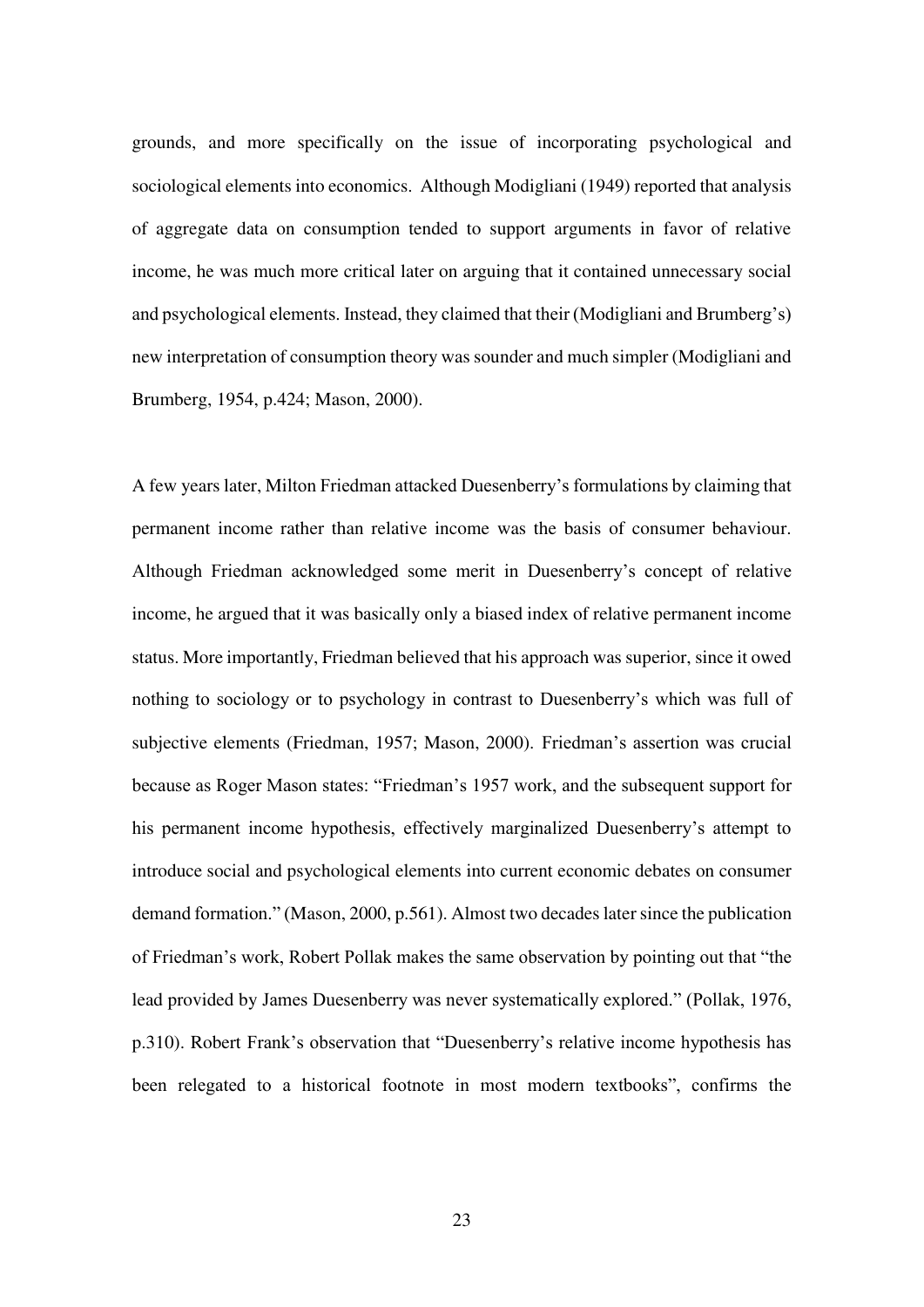continuation of the negative attitude of mainstream economics (Frank, 1985, p.157).<sup>7</sup> The neglect of the relative income hypothesis was not due to its empirical failure (see also Frank, 2005). In fact, there are recent indications of its empirical relevance (e.g. Alvarez-Cuadrado and Long, 2011). It has to be noted that the methodological critique against Duesenberry's theory was also implicitly applied to Keynes' consumption function, given that Keynes explicitly based consumption on the "fundamental psychological law". The fact that many of Keynes's psychological ideas became hidden from view as the IS-LM model became dominant in macroeconomics in the 1940s and 1950s, reinforces the above (Backhouse and Laidler, 2004).

Another related methodological reason for the marginalization of absolute and relative income hypotheses was the assumption of rational, utility maximizing agents which lies in the hard core of Neoclassical economics (see also Frank, 1985; Bowels and Gintis, 2000). Keynes' disregard for the concept and his psychology-based approach to consumption patterns was very difficult to fit into the mainstream formulations of consumption. Costas Meghir statement concerning Keynes' consumption function is indicative:

There have been many models of consumption. An influential example is the Keynesian consumption function (Keynes, 1935) based as Keynes put it on a "basic psychological law". However his consumption function lacks any microeconomic foundations based on individual optimisation. (Meghir, 2004, p.297)

<u>.</u>

<sup>&</sup>lt;sup>7</sup> Another important reason for the lack of acceptance of Duesenberry's ideas was the serious problems that they posed for the conventional demand theory which assumes that individual consumption behaviour was independent of the consumption of others (for a discussion, see Pollak, 1976; Drakopoulos, 2016)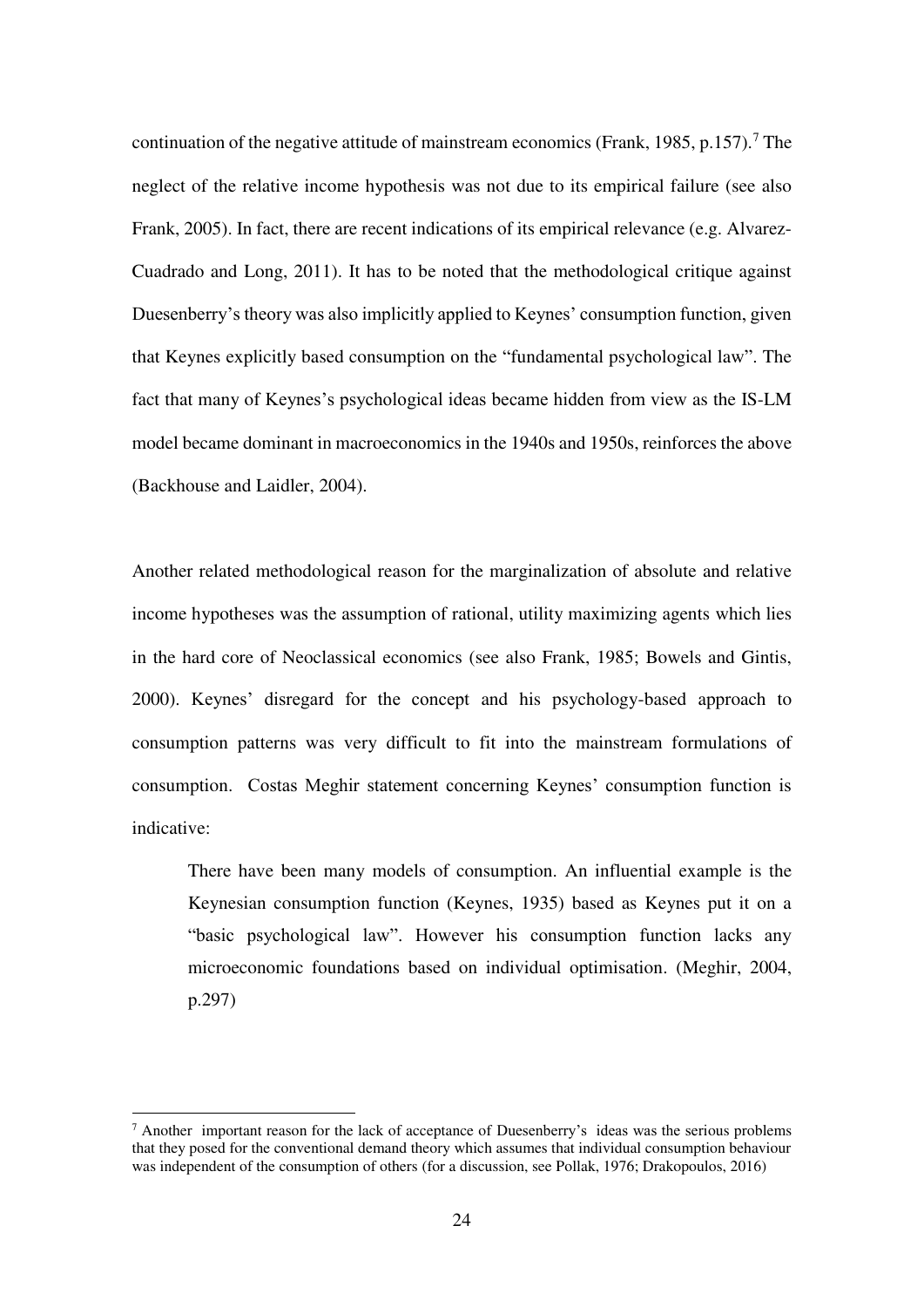The same attitude is expressed in contemporary DSGE models: the standard Keynesian model is "theoretically unacceptable because its underlying equations are not microfounded." (Stiglitz, 2018, p.73). The usual meaning of the term *microfoundations* in this literature, is a particular model of human behaviour assuming perfectly rational individuals with perfect information who operate in competitive markets. In fact, one of the main criticism of the contemporary New Classical macroeconomic models are focused on their microeconomic foundations and especially on the assumption that agents have full information and an excellent computational ability to be able to optimise (e.g. Laidler, 2010; Muellbauer, 2016; Stiglitz, 2018). <sup>8</sup> It has to be stressed that the rational maximizing norm is not confined to consumption theory, but it characterizes the whole structure of New Classical macroeconomics (see, Laidler, 2010). Furthermore, the notion of certainty equivalence assumes that behaviour in an environment of uncertain income and health, and so forth, can be closely approximated by behaviour for which uncertainty does not matter (Muellbauer, 2016, pp.4-5). This is undoubtedly at great odds with Keynes's emphasis on the role of irreducible and non-calculable uncertainty.

#### **VII. Concluding Remarks**

.

-

In Keynes's and Duesenberry's consumption theories, consumption decisions are influenced by psychological and social factors. In these theories, current or relative income is a major determinant of consumption, and changes in income will bring significant changes in consumption. These changes will be large and occur within a short

<sup>&</sup>lt;sup>8</sup> Of course, there are many other criticisms focused mainly on switching of assets, liquidity constraints and the notion of expected income. Switching of assets is not a costless transaction and imperfections in capital markets impose a limit on the ability of households to transfer resources across time periods. Finally, expected income is not directly observable and its value has to be forecast, something that poses difficulties for the empirical testing of the theories (see Deaton, 1992; Lusardi, and Mitchell, 2011; Aron et al. 2012).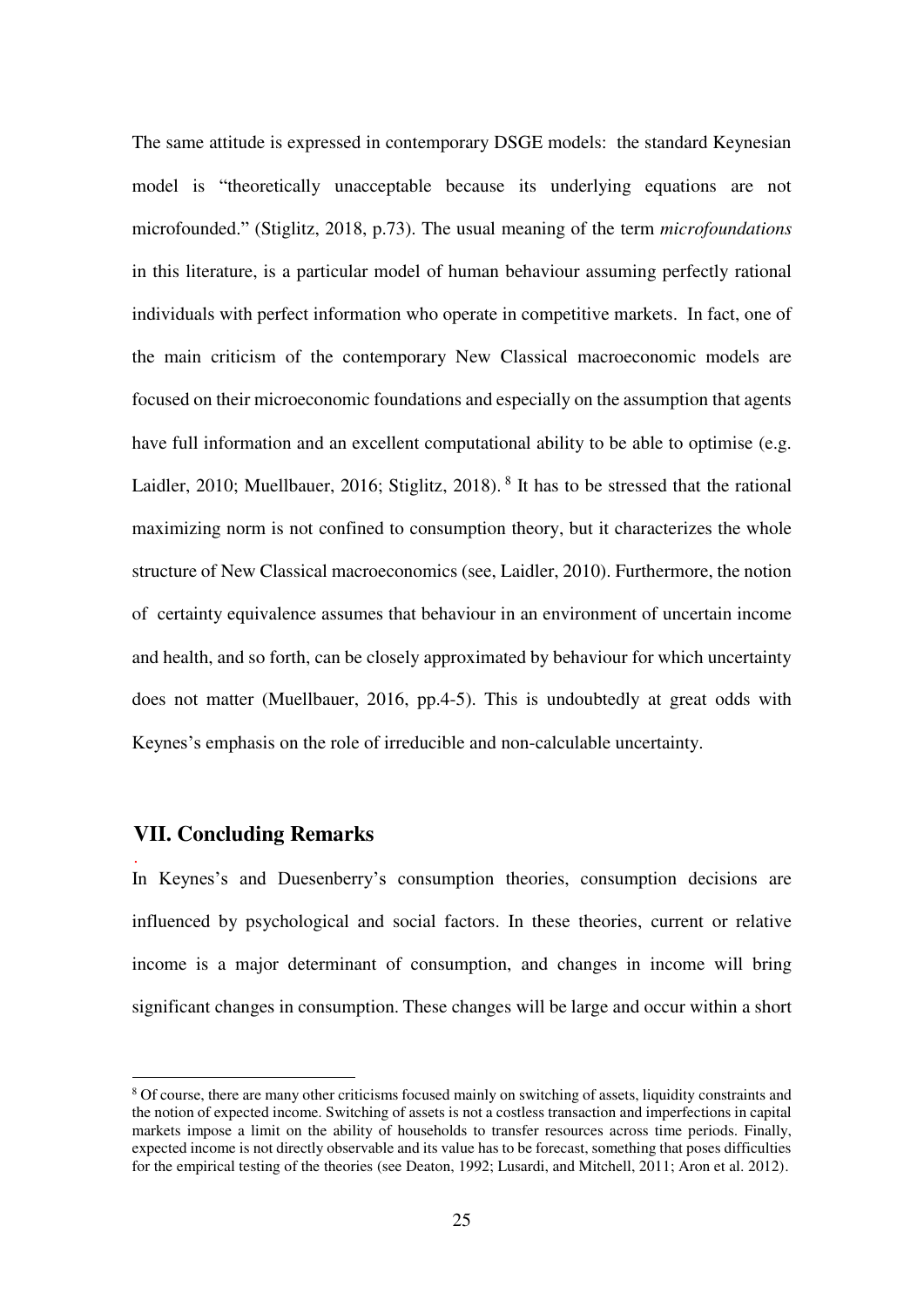time span, and this means that fiscal policy can be used as a major instrument in order to curb unemployment and economic recessions. Both of these theories were marginalized with the appearance and eventual dominance of mainstream consumption theories. By employing the concept of forward looking, optimizing agents, current or relative income plays a minimal role in the life-cycle and permanent income hypotheses, and an even lesser role in contemporary orthodox rational expectations based consumption theories. As a result, changes in consumption cannot be affected by fiscal policy changes and fiscal policy is largely ineffective.

Keynes and Duesenberry's approaches were marginalized not because of their empirical shortcomings, but because of emphasizing the psychological and social influences on consumption patterns, and because of not employing the intertemporal utility maximizing framework. The aversion towards incorporating concepts and findings from other social sciences, is still a strong component of mainstream economic methodology. The same holds true for the model of optimizing agents operating in social isolation in an environment of calculable uncertainty. The inadequacies of mainstream consumption functions to predict and deal with the recent financial crisis, has drawn attention to these characteristics even by leading economists who can hardly be characterized as "dissident" or "heterodox".

Finally, the marginalization of Keynes' and Duesenberry's approaches combined with their economic policy implications might be viewed in the context of the issue of ideological bias of contemporary mainstream theories. It seems that an ideological belief to attribute great emphasis to the self-regulatory mechanism of 'perfect markets', and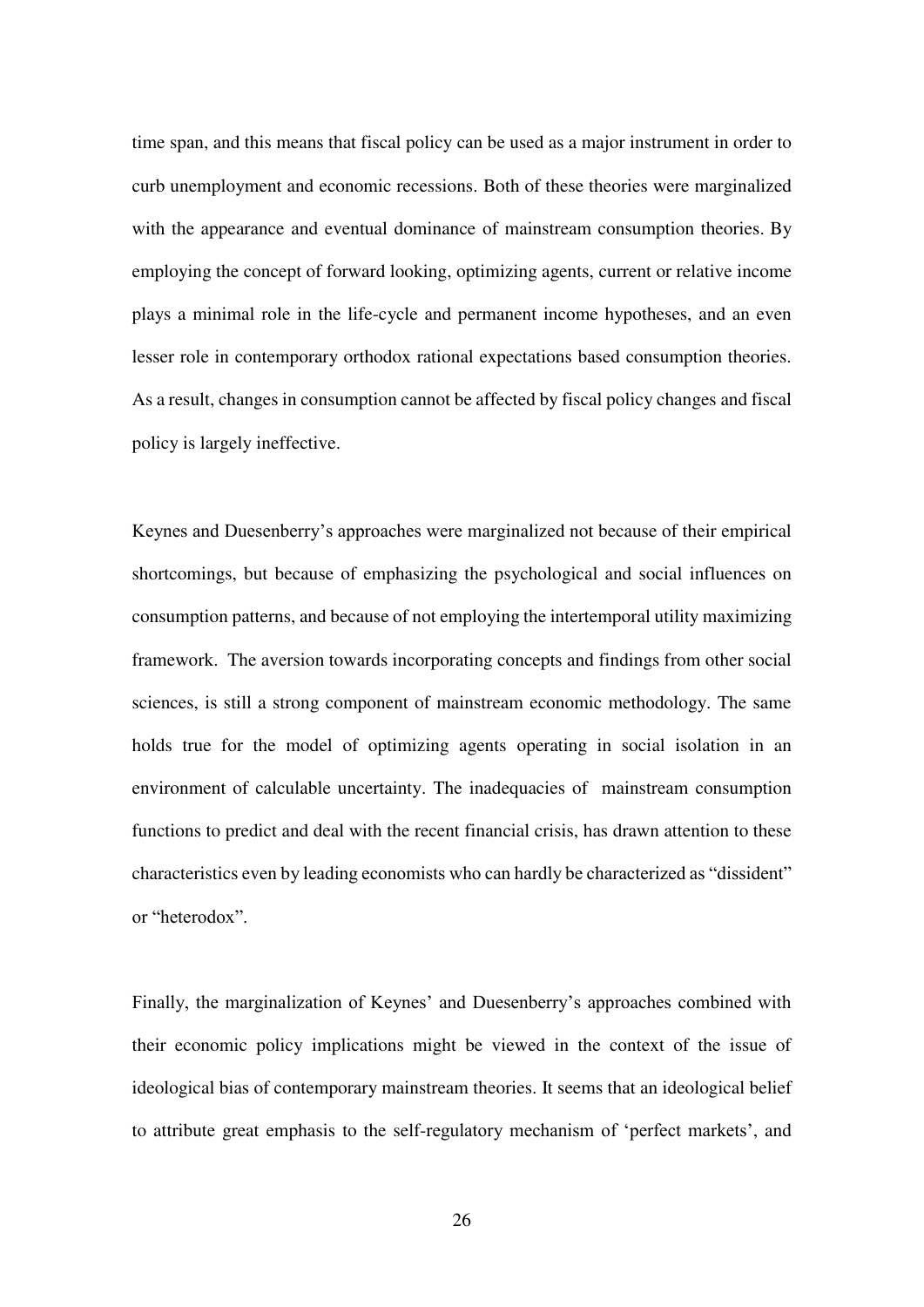view any government intervention as virtually damaging and useless, has also to be taken into account in any examination of the history and the current state of consumption theories.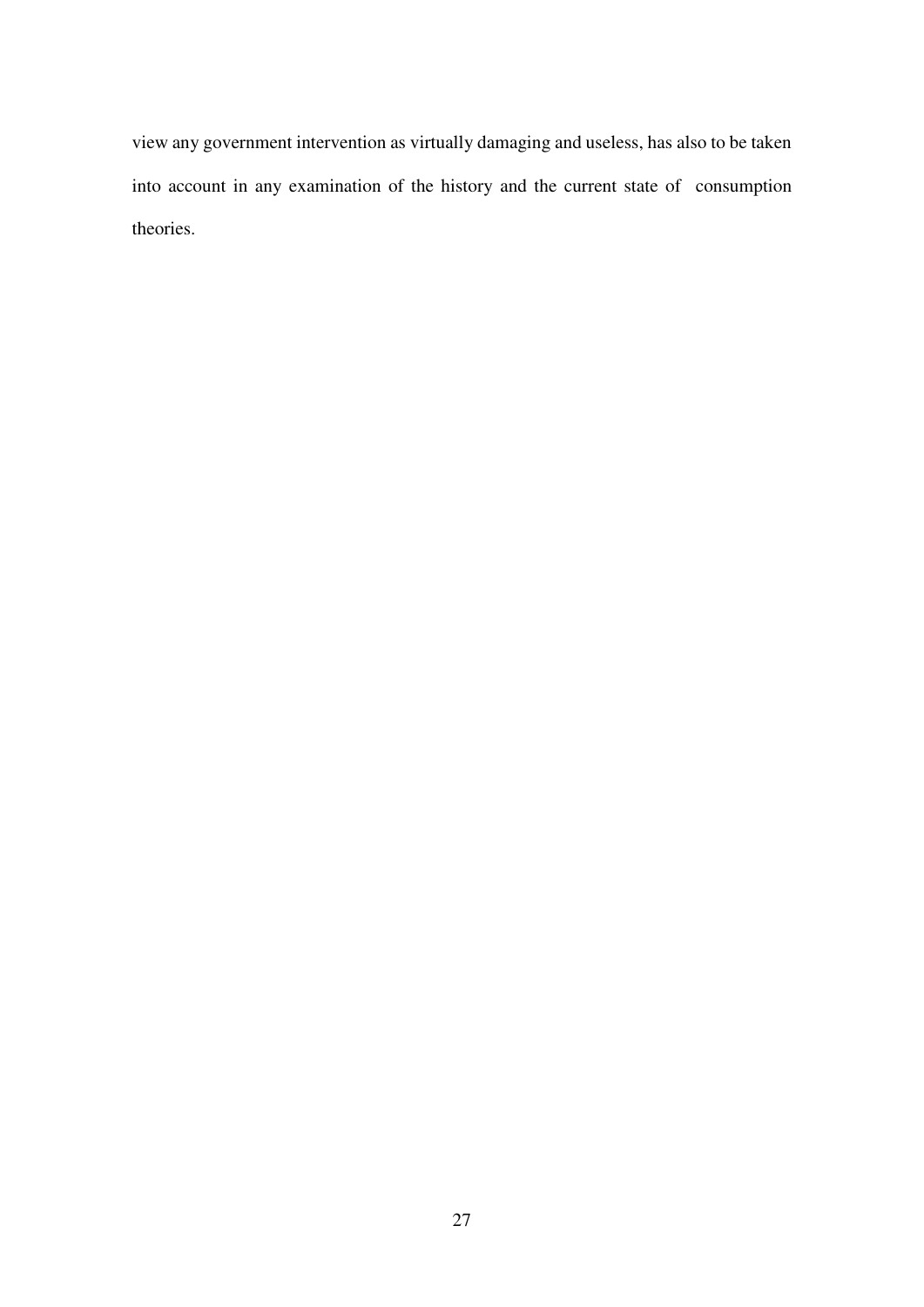#### **REFERENCES**

Ackley, G. (1960), *Macroeconomic Theory*, New York: Macmillan.

Akerlof, G. and Shiller, R. (2009), *Animal Spirits: How Human Psychology Drives the Economy, and Why It Matters for Global Capitalism*, Princeton, Princeton University Press.

Alvarez-Cuadrado, F. and Long, N. (2011), "The relative income hypothesis", *Journal of Economic Dynamics and Control*, **35**(9): 1489-1501.

Aron, J., J. Duca, J. Muellbauer, K. Murata, and A. Murphy (2012), "Credit, housing collateral and consumption in the UK, US, and Japan." *Review of Income and Wealth,* **58** (3): 397-423.

Arrow, K. (1950), "Book Review of *Income, Saving and the Theory of Consumer Behaviour* (J. Duesenberry)." *American Economic Review,* **40**: 906–911.

Backhouse, R. and D. Laidler (2004), "What was lost with IS-LM.'', *History of Political Economy* (Suppl.), **36**(5): 25-56.

Barro, R. (1979), "On the determination of the public debt", *Journal of Political Economy,* **87**: 940—71.

Besley, T., and P. Hennessy. (2009), "The Global Financial Crisis – Why Didn"t Anybody Notice?" *British Academy Review*, **14**: 8-10.

Blanchard, O. (2016), "Do DSGE models have a future?" *Policy Brief,* 16-11: 1-4. Washington: Peterson Institute for International Economics.

Bowles, S. and Gintis, H. (2000), "Walrasian economics in retrospect", *Quarterly Journal of Economics*, **115**: 1411–1439.

Bruni, L. and Sugden, R. (2007) "The road not taken: How psychology was removed from economics, and how it might be brought back", *The Economic Journal*, **117**: 146- 173.

Bunting, D. (1989), "The consumption function 'paradox'", *Journal of Post Keynesian Economics*, **11** (3), 347–59.

Cate, T. (ed.) (2012), *Keynes's General Theory: Seventy-Five Years Later*, Cheltenham, UK: Edward Elgar Publishing.

Chao, H-K (2003), "Milton Friedman and the emergence of the permanent income hypothesis", *History of Political Economy*, **35** (1), 77-104.

Clower, R. (1951), "Professor Duesenberry and traditional theory." *Review of Economic Studies,* 19: 165–178.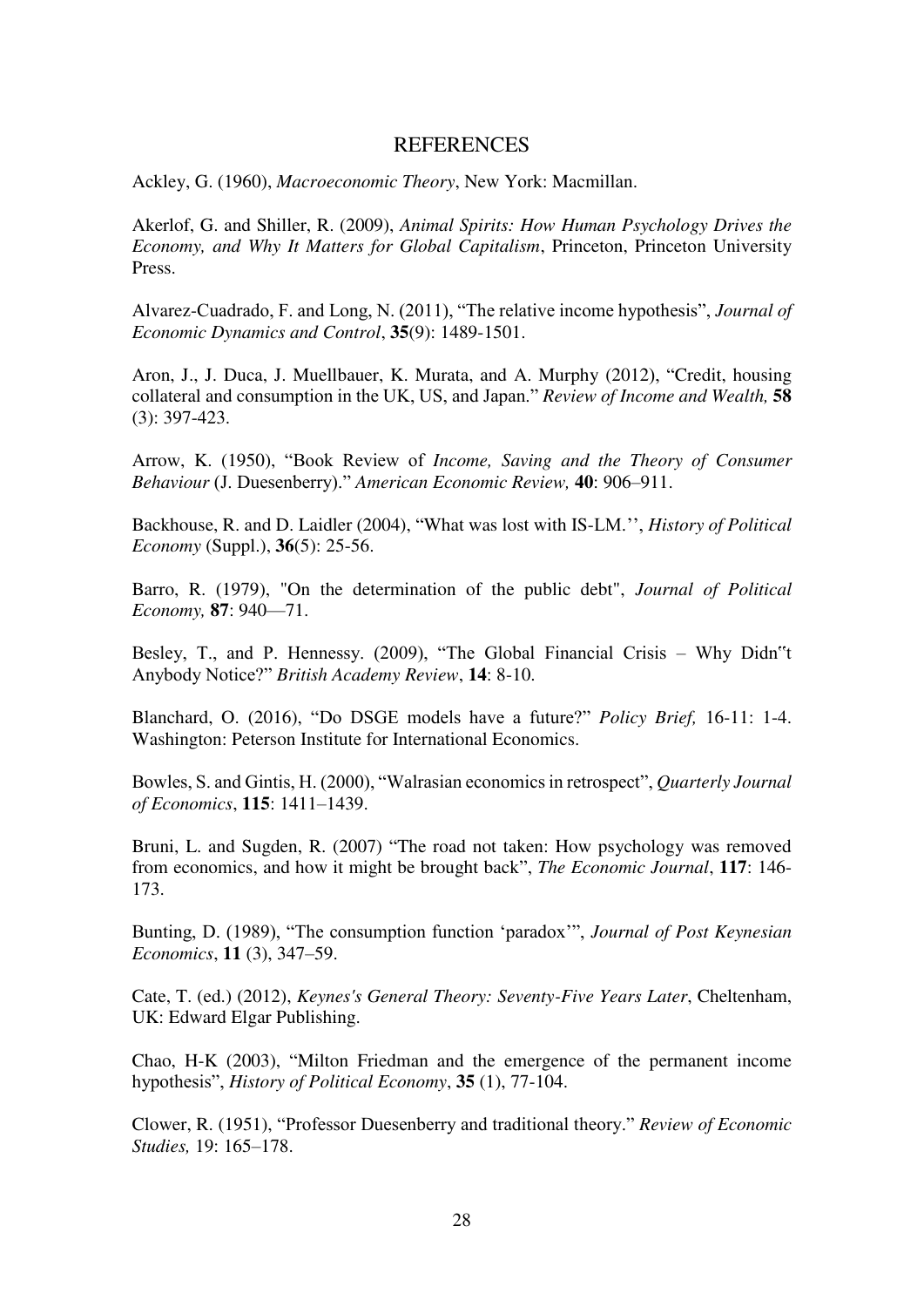Carroll, C. (2001), "A theory of the consumption function, with and without liquidity constraints", *The Journal of Economic Perspectives*, **15** (3): 23-45.

Davidson, P. (1994), *Post Keynesian Macroeconomic Theory*. Aldershot, U.K.: Edward Elgar.

Deaton, A. (1992), *Macroeconomics and Consumption*, Oxford: Oxford University Press.

Deaton, A. (2005), "Franco Modigliani and the life-cycle theory of consumption", *BNL Quarterly Review*, vol. LVIII, 233-234: 91-107.

D'Orlando, F. and E. Sanfilippo (2010), "Behavioral foundations for the Keynesian consumption function", *Journal of Economic Psychology*, **31**(6), 1035–46.

Dow, S.C. (1985), *Macroeconomic Thought: A Methodological Approach*, London: Basil Blackwell.

Dow S.C. and Dow A. (2012), "Animal Spirits and Rationality", in S. Dow *Foundations for New Economic Thinking.* London: Palgrave Macmillan, pp.33-51.

Dow, S.C. and J. Hillard (eds) (1995), *Keynes, Knowledge and Uncertainty*, Cheltenham, UK, and Northampton, MA, USA: Edward Elgar.

Drakopoulos, S.A. (1990), "Two levels of hedonistic influence on microeconomic theory", *Scottish Journal of Political Economy*, **37** (4), 360–78.

Drakopoulos, S.A. (1992), "Keynes's economic thought and the theory of consumer behaviour", *Scottish Journal of Political Economy*, **39** (3), 318–36.

Drakopoulos, S.A. (2016), *Comparisons in Economic Thought: Economic Interdependency Reconsidered*, London and New York: Routledge.

Drakopoulos, S.A. and Katselidis, I. (2019), "Classical and pre-marginalist ideas on the relationship between economics and psychology", *History of Economic Ideas*, **28**(1): 43- 63.

Duesenberry, J.S. (1949), *Income, Saving and the Theory of Consumer Behaviour*, Cambridge, MA: Harvard University Press.

Eichengreen, B. (2020), "Keynesian economics: can it return if it never died?" *Review of Keynesian Economics*, 8(1): 23–35.

Ferrari-Filho, F. and Conceição, O. (2005), "The concept of uncertainty in post Keynesian theory and in Institutional economics", *Journal of Economic Issues*, **39**, 3:579-94.

Fisher, I. (1930), *The Theory of Interest*, New York: Macmillan.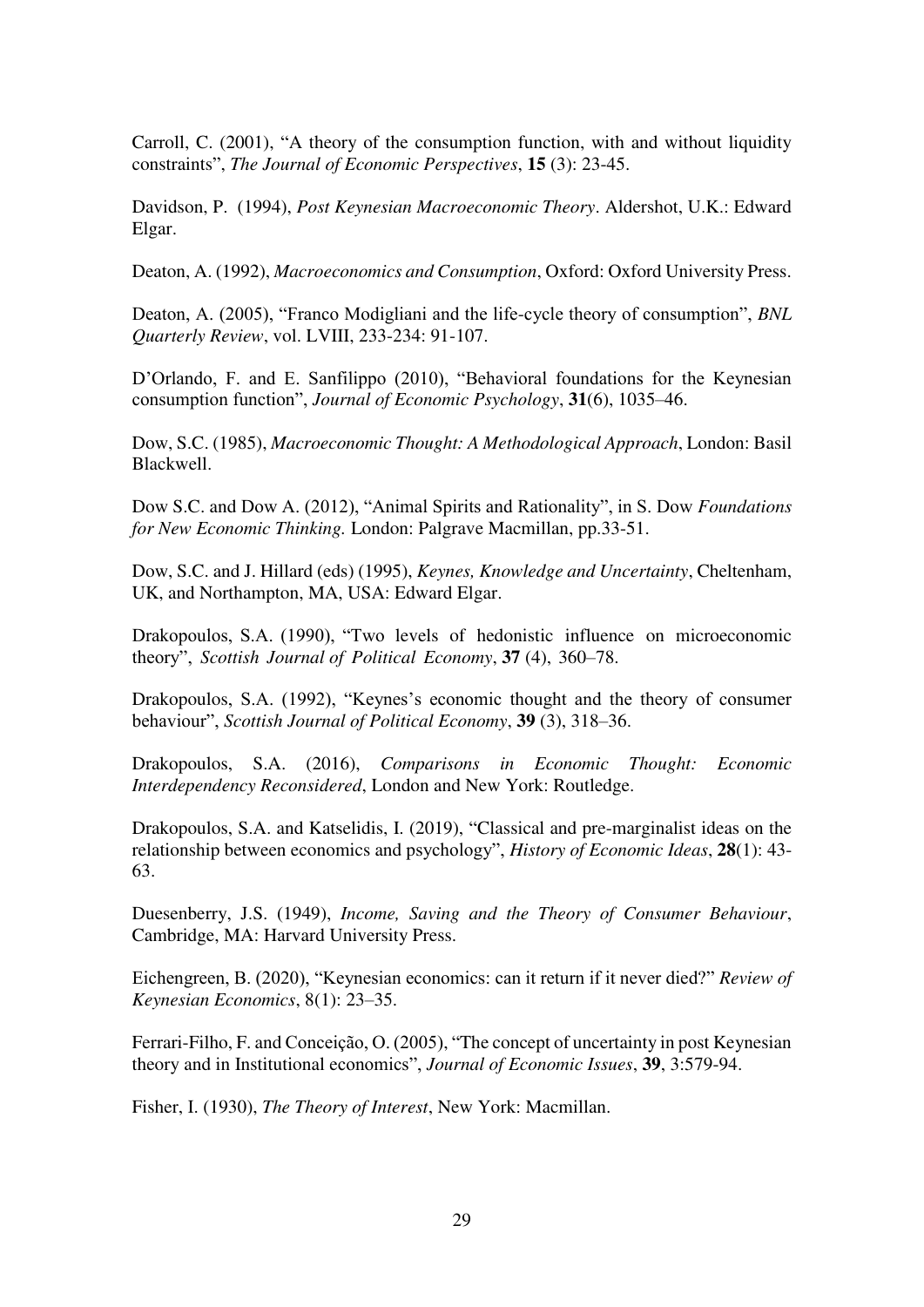Foster, J. (2018), "The consumption function: A new perspective", *MPRA Paper* No. 84383, February 2018, 1-26.

Frank, R. (1985), *Choosing the Right Pond*: *Human Behavior and the Quest for Status*, New York: Oxford University Press.

Frank, R. (2005) "The mysterious disappearance of James Duesenberry", *New York Times* June 9, 2005, Section C, p. 2.

Friedman, M. (1956), "The quantity theory of money-A restatement", in *Studies in the Quantity Theory of Money*, edited by M. Friedman. Chicago: University of Chicago Press.

Friedman, M. (1957), *The Consumption Function*, Princeton: Princeton University Press.

Friedman M. (1968), "The role of monetary policy", *American Economic Review*, 58(1):1–17.

Galbacs, P. (2015), *The Theory of New Classical Macroeconomics: A Positive Critique*, New York: Springer.

Goodwin, C. (2016), "Economics and Psychology: Why the Great Divide?", *History of Political Economy,* 48, suppl. 1, 71-169.

Jappelli, T. and Pistaferri, L. (2014), "Fiscal policy and MPC heterogeneity", *American Economic Journal: Macroeconomics*, **6** (4): 107–136.

Hall, R.E. (1978), "Stochastic implications of the life cycle-permanent income hypothesis: theory and evidence", *Journal of Political Economy*, **86** (6), 971–87.

Haggen, E. (1955), "The consumption function: A review article", *The Review of Economic and Statistics*, **37**(1): 48-54.

Heise, A. (2019) "Ideology and pluralism in economics: A German view", *Zentrum für Ökonomische und Soziologische Studien,* Discussion Paper, December, 2019.

Hynes, A.H. (1998), "The emergence of the neoclassical consumption function: the formative years. 1940-1952", *Journal of the History of Economic Thought*, **20** (01): 25- 49.

Keynes, J.M. (1936), *The General Theory of Employment, Interest, and Mone*y, London: Macmillan.

Keynes, J.M. (1972a), *The Collected Writings of John Maynard Keynes*, *Vol. X: Essays in Biography*, London: Macmillan.

Keynes, J.M. (1972b), *The Collected Writings of John Maynard Keynes, Vol. XIV: The General Theory and After Part II: Defence and Development, Collected Writings XIV*, London: Macmillan.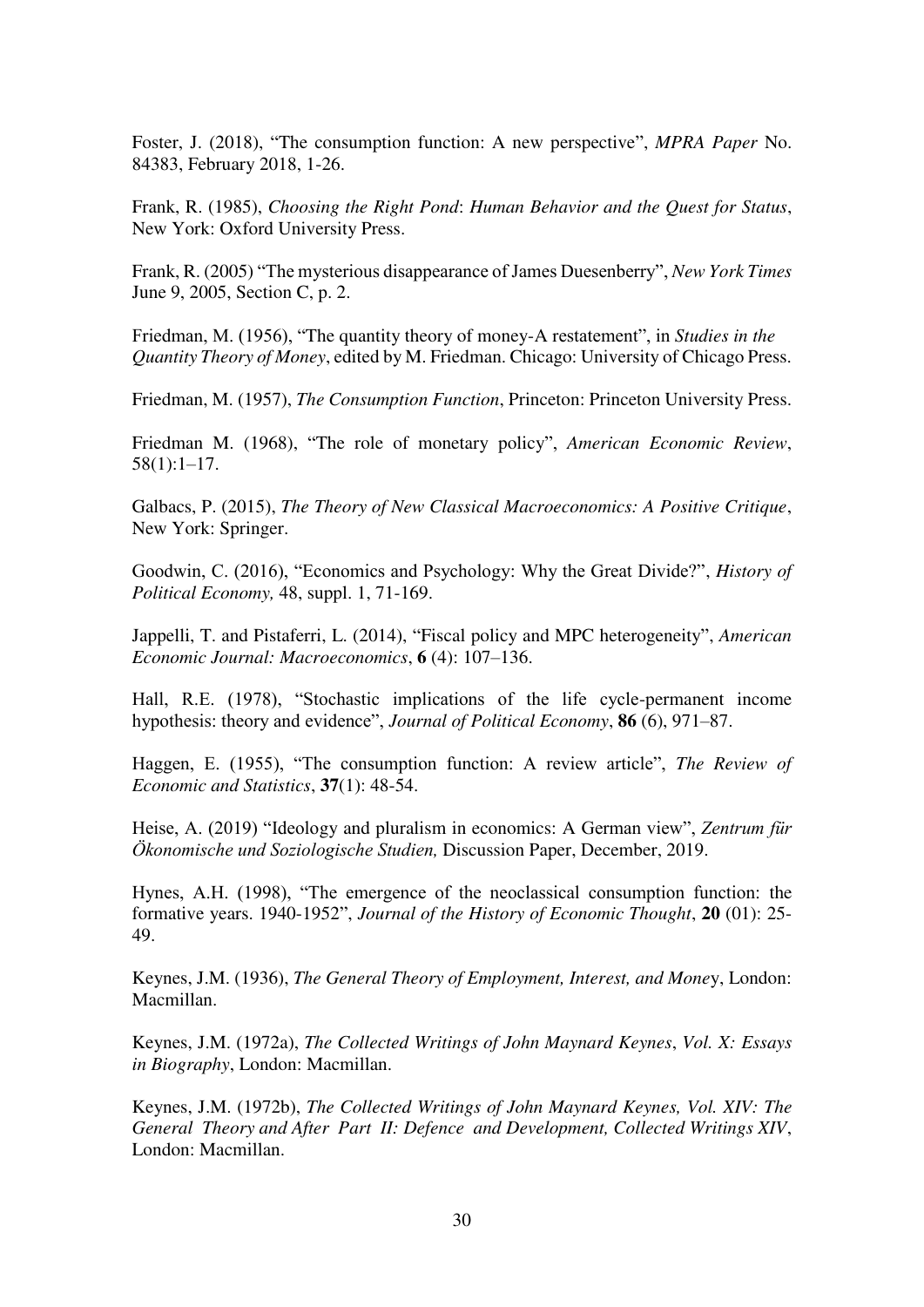Keynes, J.M. (1972c), *The Collected Writings of John Maynard Keynes, Vol. VIII: A Treatise on Probability*, London: Macmillan.

Koçkesen, L. (2008), "The relative income hypothesis", in W.A. Darity (ed.), *International Encyclopedia of the Social Sciences, 2nd edition*, Detroit: Macmillan, pp. 153–4.

Kosicki, G. (1990) "Income redistribution and aggregate consumption: Implications of the Relative Income Model", *The American Economist*, **34** (1), 40-44.

Kosobud, R. (1998), "Relative income hypothesis", in J. Eatwell, M. Milgate and P. Newman (eds), *The New Palgrave: A Dictionary of Economics*, vol. 4, London: Macmillan, pp. 134–6.

Krueger, A. B. (2012), "The Rise and Consequences of Inequality in the United States." *Council of Economic Advisers Address*, January 12, 2012.

Kuznets, S. (1946), *National Product Since 1869* (assisted by L. Epstein and E. Zenks), New York: National Bureau of Economic Research.

Laidler, D. (2010), "Lucas, Keynes, and the crisis," *Journal of the History of Economic Thought*, **32** (1): 39-62.

Lavoie, M. (1994), "A post Keynesian theory of consumer choice", *Journal of Post Keynesian Economics*, **16** (4), 539–62.

Lawson, T. (1988), "Probability and uncertainty in economic analysis", *Journal of Post Keynesian Economics*, **11** (1), 38–65.

Lawson, T. (2012), "Mathematical modelling and ideology in the economics academy: Competing explanations of the failings of the modern discipline?", *Economic Thought*,  $1: 3-22.$ 

Leijonhufvud, A. (2009), ''Out of the corridor: Keynes and the crisis'', *Cambridge Journal of Economics*, **33**(4): 741-57.

Lewin, S. (1996), "Economics and psychology: lessons for our own day from the early Twentieth Century", *Journal of Economic Literature*, **XXXIV**: 1293-1323.

Lucas, R. E. (1972), ''Expectations and the Neutrality of Money'', *Journal of Economic Theory*, 4(2): 103–124.

Lusardi, A., and O. S. Mitchell (2011), "Financial literacy around the world: An Overview." *Journal of Pension Economics and Finance,* 10 (4): 497-508.

Mason, R. (2000), "The social significance of consumption: James Duesenberry's contribution to consumer theory", *Journal of Economic Issues*, **34** (3), 553–72.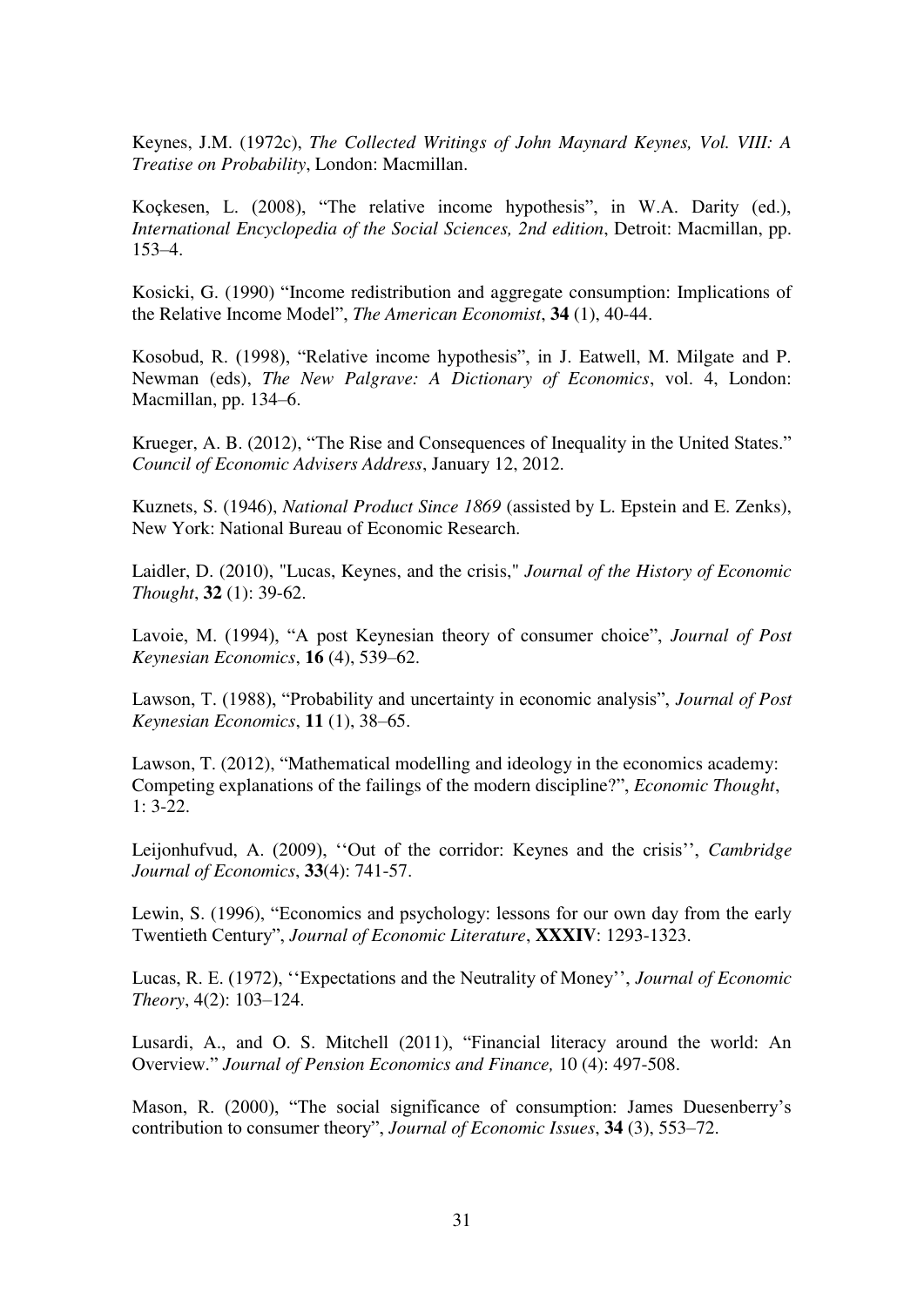Meghir, C. (2004), "A retrospective on Friedman's theory of permanent income", *The Economic Journal*, **114** (496), F293–F306.

Modigliani, F. (1949), "Fluctuations in the saving-income ratio: A Problem in economic forecasting," in *Studies in Income and Wealth*, vol.11, New York, National Bureau of Economic Research, Inc. pp. 369-444.

Modigliani, F. (1975), "The life-cycle hypothesis of saving twenty years later," in M. Parkin and A.R. Nobay (eds), *Contemporary Issues in Economics*, Manchester: Manchester University Press, pp. 2-35.

Modigliani, F. and R. Brumberg (1954), "Utility analysis and the consumption function: an interpretation of cross-section data", in K.K. Kurihara (ed.), *Post-Keynesian Economics*, New Brunswick, NJ: Rutgers University Press, pp. 388–436.

Muellbauer, J. (2016), "Macroeconomics and consumption", *Centre for Economic Policy Research Discussion Paper*, No. 11588, and *Oxford University Department of Economics Working Paper*, No. 811.

Minsky, H (1975) *John Maynard Keynes*. New York: Columbia University Press.

Paley, T. (2010) "Relative permanent income theory of consumption: A synthetic Keynes- Duesenberry- Friedman model", *Review of Political Economy*, **22**, 1, pp.41-56.

Pigou, A.C. (1951), "Professor Duesenberry on income and savings", *Economic Journal*, 61: 883-85.

Radner, R. (1968) "Competitive equilibrium under uncertainty", *Econometrica*, **36**: 31- 58.

Rizvi, S (1994), "The microfoundations project in general equilibrium theory," *Cambridge Journal of Economics*, **18**(4): 357-377.

Romer, P. M. (2015), "Mathiness in the theory of economic growth", *The American Economic Review,* **105**(5): 89-93.

Pollak, R.A. (1976), "Interdependent preferences." *American Economic Review,* **66**(3): 745–763.

Savage, L. (1962), *The Foundations of Statistical Inference*, London: Methuen and Co.

Shackle, G.L.S. (1951), "Book Review of *Income, Saving and the Theory of Consumer Behaviour* (J. Duesenberry)", *The Economic Journal*, 61: 131-134.

Stiglitz, J. (2009), "The current economic crisis and lessons for economic theory, *Eastern Economic Journal*, **35**: 281–296.